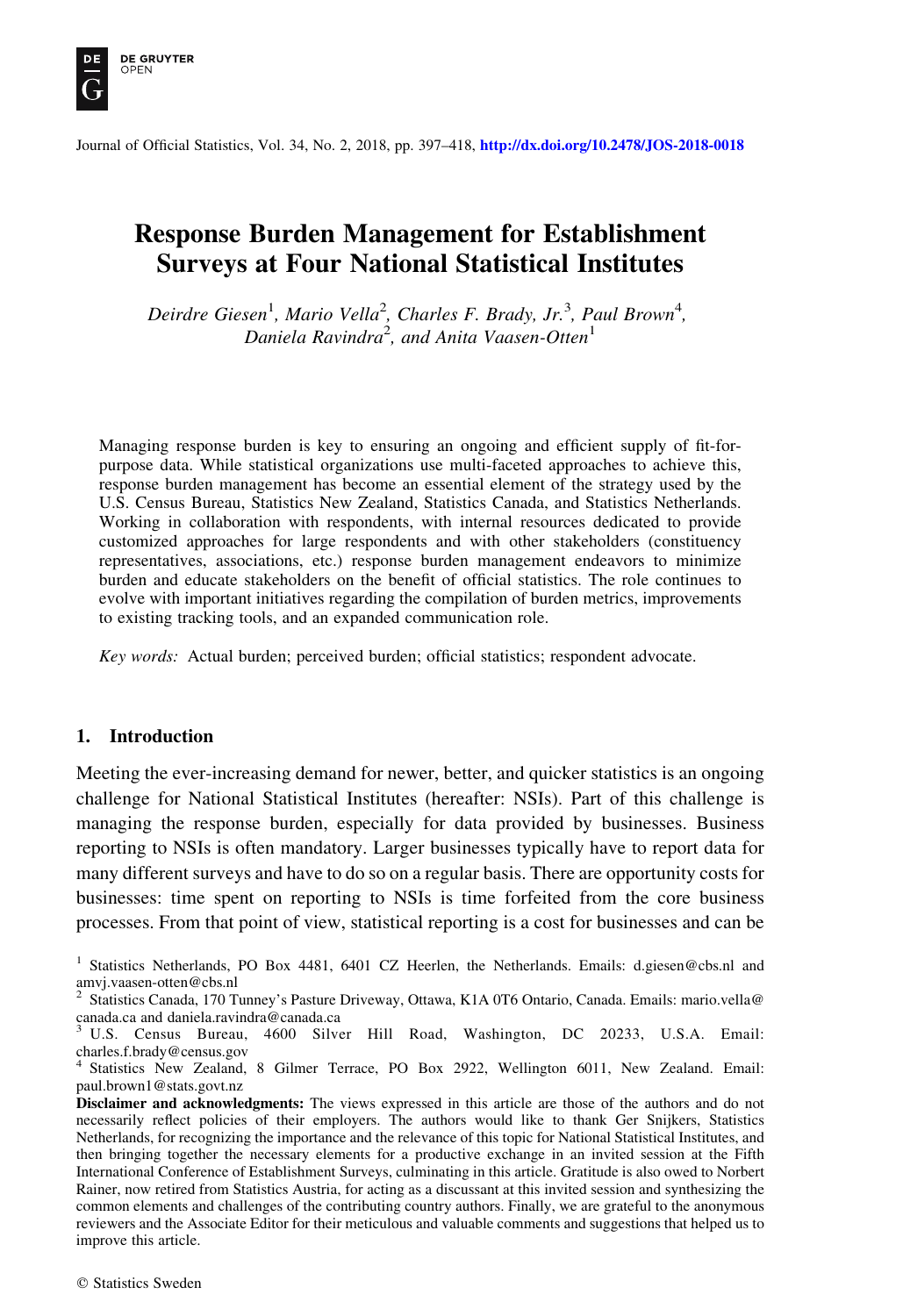cause for complaints. Several studies indicate that a too high level of response burden may also affect the quality and timeliness of the collected data (e.g., [Hedlin et al. 2005](#page-20-0); Bavdaž [2010;](#page-18-0) [Giesen 2012;](#page-19-0) [Jones 2012](#page-20-0); [Lorenc et al. 2013](#page-20-0); and [Berglund et al. 2013\)](#page-18-0). However, it must be noted that more research is needed into the relationship between burden and response behavior, as for example [McCarthy et al. \(2006\)](#page-20-0) did not find a negative effect of accumulated burden on cooperation. Finally, as pointed out by Bavda $\check{z}$  [et al. \(2015\)](#page-18-0), response burden can affect the strategic relationship between NSIs and the business world.

Governments, international organizations, and NSIs are well aware of the risks of imposing too much burden, and response burden management is part of several international and national guidelines. For example, the Fifth Principle of the United Nations' Fundamental Principles of Official Statistics ([United Nations 2014](#page-21-0)) states that data sources should be selected "with regard to quality, timeliness, costs and the burden on respondents". The Ninth Principle of the European Statistics Code of Practice specifies: "The statistical authority monitors the response burden and sets targets for its reduction over time" [\(European Commission 2011](#page-19-0)). Response burden is also part of the overall regulatory burden and subject of policies aimed at managing burden, for example, the [U.S. Paperwork Reduction Act \(1995\),](#page-21-0) the [Commonwealth of Australia \(2014\)](#page-19-0) or the EU Regulatory Fitness and Performance Programme [\(European Commission 2015a](#page-19-0), [2015b\)](#page-19-0).

For NSIs, response burden management will ensure that short-term data needs are met, encourage long-term respondent collaboration and drive the statistical organization to explore alternative data sources and estimation methods. Achieving these goals is far from trivial, as the day-to-day decision-making at NSIs is driven by the aim of producing and publishing relevant data. In an increasingly customer-oriented world, survey managers may tend to be more sympathetic to the demands of data users than to the needs of data suppliers. Furthermore, the response burden experienced by businesses can be affected by many different types of experiences with an NSI. These may involve various surveys, various types of contacts about these surveys (e.g., contacting the NSI to require a new password, or being called with questions about data provided) as well as contacts that businesses have with NSIs in their role as a data users ([Lorenc et al. 2012\)](#page-20-0).

In their study of the practices of measuring and reducing establishment response burden by NSIs, Bavdaž [et al. \(2015, 572\)](#page-18-0) conclude: ". . . for successful management of response burden different disciplines within an NSI should work together; at least experts from statistical units, methodology, data collection and communication should be involved. A central place for measuring and managing response burden seems an efficient way to facilitate and to stimulate such cooperation throughout NSIs." At some NSIs, response burden management has evolved into such a coordinated NSI-wide approach. This article presents the mechanisms put in place for managing response burden in establishment surveys by four NSIs: the U.S. Census Bureau, Statistics New Zealand, Statistics Canada, and Statistics Netherlands. These NSIs have created positions to facilitate response burden management. The U.S. Census Bureau and Statistics New Zealand have a Respondent Advocate, Statistics Canada has an Ombudsman for Businesses, and Statistics Netherlands has a Response Burden Coordinator. Their tasks can include: measurement of response burden, internal coordination of response burden management, building a relationship with business associations, and resolution of complaints on an individual level. This article will highlight the many common processes, as well as some country-specific ones.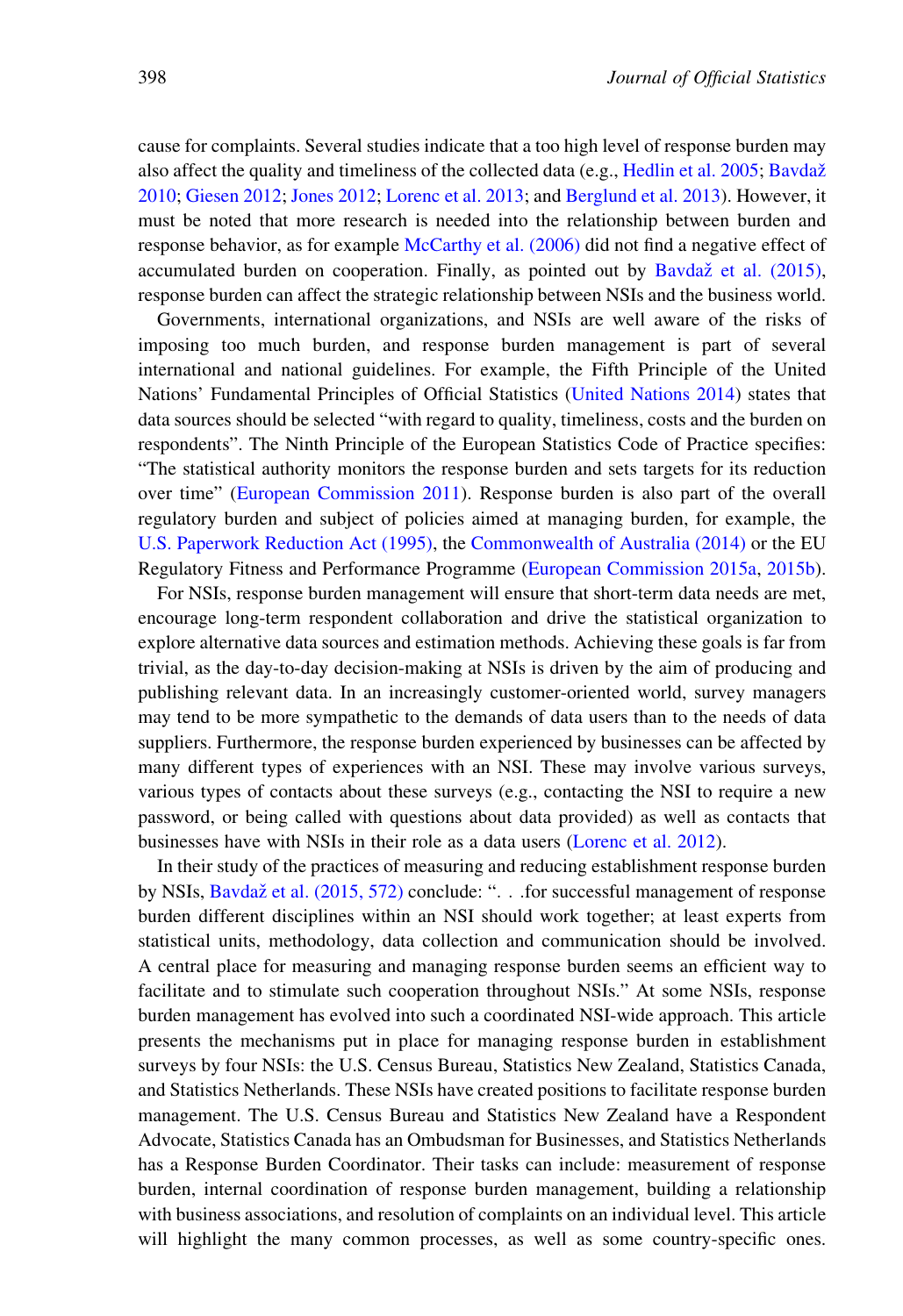It provides an overview of current best practices and experiences regarding establishment response burden management at these four NSIs.

The following section provides an overview of the governance structures for establishment response burden management at the U.S. Census Bureau, Statistics New Zealand, Statistics Canada, and Statistics Netherlands. Section 3 focuses on the concept of response burden and gives an overview of the practices in measuring and monitoring burden at the four NSIs mentioned above. Section 4 highlights some of the main burden reduction strategies of these NSIs, and we conclude in Section 5 with an overall discussion on response burden management.

#### 2. Governance Structures for Response Burden Management

The [U.S. Paperwork Reduction Act \(1995\)](#page-21-0) requires all federally sponsored data collections to obtain approval from the Office of Management and Budget. The purpose of this is to ensure that federal agencies do not overburden the public. For this approval process, the U.S. Census Bureau is, among other things, required to document the burden of the collection. Within the U.S. Census Bureau, the Economic Directorate has a threepronged approach to respondent-interfacing activities that form the overall structure for response burden management: Outreach and Promotion, Contact Strategies, and Respondent Advocacy. The Account Manager program, a component of the Outreach and Promotion effort, works to reduce burden by providing direct customer service to the nation's largest businesses. Indirect outreach, communicated through "trusted voices" such as trade associations and chambers of commerce, complements the Account Manager program by providing communications to small and medium-sized respondents. Work is integrated into the design of a robust Contact and Outreach strategy for the Bureau's survey and economic census activity. The newly created Respondent Advocate position represents the interests of respondents to the Census Bureau's economic surveys and censuses. A primary role of the Respondent Advocate is to identify areas of concern, based upon resonating themes gleaned from respondent interactions across the Directorate.

In New Zealand, legislation requires the approval of the Minister of Statistics for substantive changes to an existing survey or to start a new one. The purpose is to provide assurance that the compliance burden imposed by the survey is reasonable and justified by the value of the information generated. A Respondent Advocate role was established in Statistics New Zealand in 2008 to ensure more effective representation of the interests of survey respondents. The role reports directly to the Government Statistician and the holder acts independently, having no line management responsibilities that entail either survey management or statistical production. Respondent advocacy sits within a broader operational strategy and program of respondent management that seeks to ensure an ongoing and efficient supply of fit-for-purpose data, whilst maintaining the legitimacy, credibility and trust needed to ensure the sustainability of both the collection and use of data.

When the Respondent Advocate position was established at Statistics New Zealand, it was primarily envisaged as a reactive role, providing a ready response to address respondent–related issues, particularly complaints that could not or had not been managed effectively within the Collection Operations systems and processes. However, it also had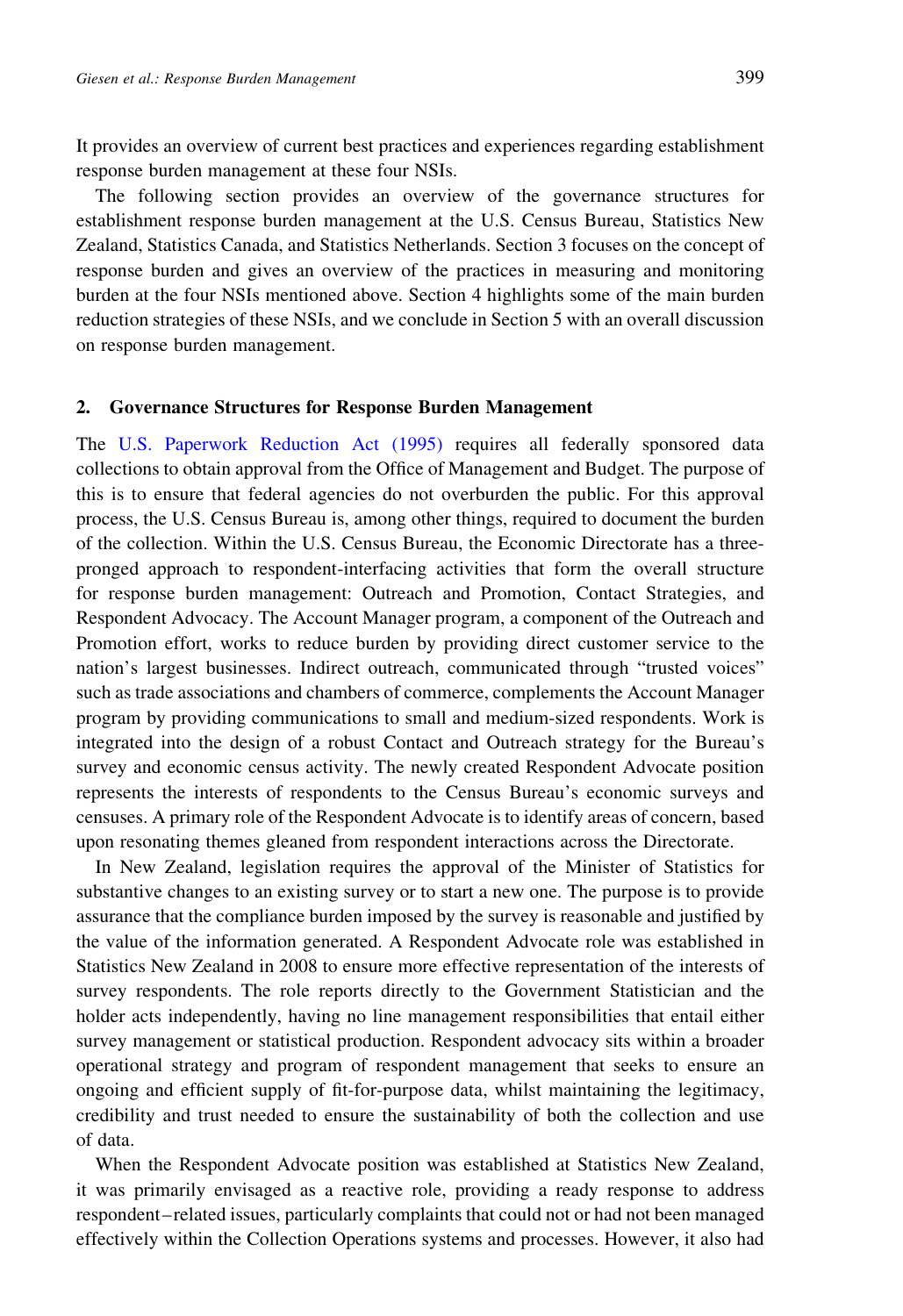an active element, promoting (particularly to data suppliers) the purpose and benefits of official statistics, recognising that the supply of data is rooted in both perception and knowledge of its uses and benefits. Over time, Respondent Advocates have sought to make the role more active by reviewing business strategies and initiatives that impact on respondents, championing policies and programs that impact on respondents, and mentoring staff involved in managing respondent issues. The Respondent Advocate has instituted an efficient standard work process that factors survey respondent interests into the early stages of the survey (re)design process. The Respondent Advocate provides advice to the Government Statistician on the trade-off between the information value and compliance burden of any proposal. This means that at the start of the development process, business managers must consult with the Respondent Advocate about the need to seek formal approval. If deemed necessary, the manager submits a business case addressing the measures that are being taken in the design to minimise burden and enhance respondent experience, and providing assurance that the expected burden will be within reasonable bounds. This provides the basis for seeking an approval-in-principle decision from the Minister.

At Statistics Canada, two committees hold ultimate responsibility with regard to respondent burden. The Business Response Management Committee (BRMC) chaired by the Assistant Chief Statistician, Economic Statistics Field, provides strategic leadership to minimize respondent burden on businesses associated with Statistics Canada's statistics programs. It is responsible for implementing and overseeing strategic initiatives aimed at reducing response burden on businesses. Its subcommittee scrutinizes and exercises due diligence, before approving any planned increases in burden resulting from new Statistics Canada surveys or modifications to existing surveys targeting businesses. The approval process involves two distinct phases: the first covers the rationale of the request, proposed strategy and general timelines, while the second takes place when the impacts and risks on response burden are better known.

The Ombudsman for Businesses functions as the secretary of the BRMC and is the first point of contact. Statistics Canada has nearly 20 years of experience with the position of Ombudsman for Businesses. The role has evolved from emphasis on respondent relations, which remains a core function, to an active role in response burden management, reduction, monitoring and reporting.

Statistics Netherlands has actively worked on managing response burden in business surveys since the early 1990s. An important factor in the development of response burden management was the Statistics Netherlands Act of 20 November 2003 that declared both the right and the obligation to use register data for the production of statistics. Only if data are not available in registers is data collection allowed. Furthermore, the Act states that the ensuing burden should be minimized. Statistics Netherlands reports annually on a number of key performance indicators to the Minister of Economic Affairs. One of the indicators concerns the total burden (in euros) caused by mandatory statistics. The target and realized values are published in the annual report. Another key performance indicator related to response burden is the general satisfaction with Statistics Netherlands among (non)respondents to business surveys.

Statistics Netherlands established the formal position of response burden coordinator in 2014 to further streamline and stimulate response burden management. The response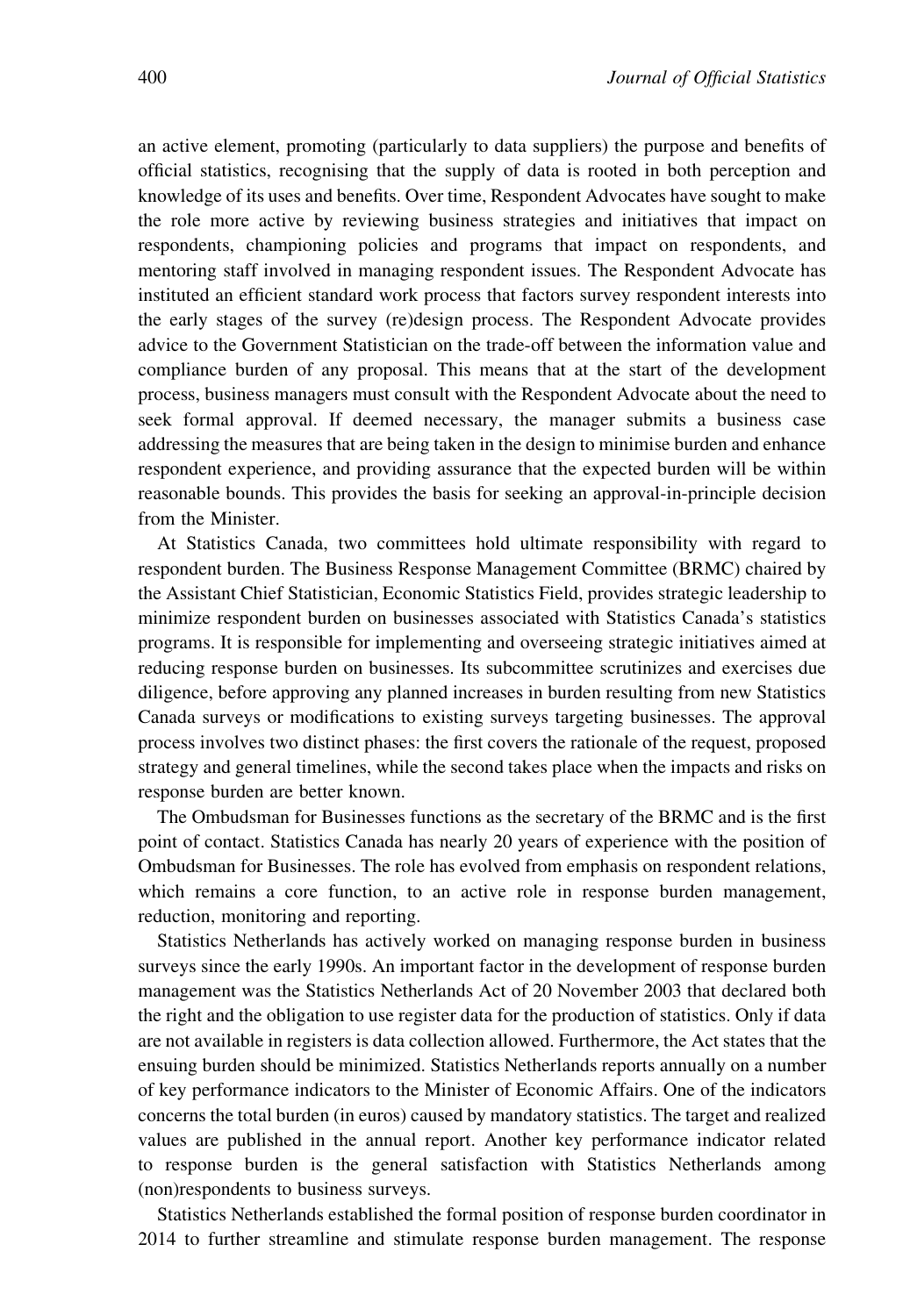burden coordinator is secretary to the Programme Steering Group on Respondents. This steering group consists of senior managers of all divisions implicated in producing economic statistics and acts as a forum to discuss all main respondent-related policies, best practices and lessons learned, as well as to monitor respondent-related projects. Statistics Netherlands has integrated business respondents' perspectives with the so-called Respondents' Advisory Board. This board consists of four chairs of trade organizations and four directors of companies. The board advises on all business respondent-related topics and keeps Statistics Netherlands sensitive to the respondent view on respondentrelated processes and proposed innovations.

#### 3. Measuring and Monitoring Response Burden

## 3.1. Concept and Measurement

It seems evident that response burden metrics are the basis of sound response burden management. However, it has been established that there are large differences between (and also within) NSIs in how the concept of response burden is defined, measured and monitored [\(Rainer 2008](#page-20-0); [Haraldsen et al. 2013](#page-20-0); Bavdaž [et al. 2015\)](#page-18-0). These differences are related to different conceptualizations of burden and different motivations for monitoring burden.

[Willeboordse \(1997\)](#page-21-0) describes how the concept of response burden in statistics can be defined by four dimensions: 1) objective or subjective – measurement of actual costs of survey participation or of the burden as *perceived* by the respondent, 2) gross or net – depending on whether the benefits of the statistics produced for the reporting unit are taken into account (net) or not (gross); 3) imposed or accepted – regarding the difference between all required data from all sampled units, versus the data actually provided by the responding units; 4) maximalistic or minimalistic – depending on which activities are included in the estimation of the burden (e.g., only time needed for completing the survey or also time spent replying to follow-up calls, and setting up and maintaining structures for the reporting).

The difference that [Willeboordse \(1997\)](#page-21-0) indicated between objective and subjective burden is often discussed in terms of actual burden (i.e., the time and/or money spent on statistical reporting) and perceived burden (business respondents' perception of their experience with the survey request). Both types of burden seem to be relevant in understanding the functioning of survey instruments and response behavior (e.g., [Hedlin](#page-20-0) [et al. 2005;](#page-20-0) [Dale and Haraldsen 2007](#page-19-0); [Giesen 2012;](#page-19-0) [Berglund et al. 2013\)](#page-18-0).

[Haraldsen et al. \(2013\)](#page-20-0) distinguish different perspectives on the monitoring and measurement of burden that are related to different reasons for monitoring. Typically, for political reasons (e.g., policies on regulatory burden), the total actual burden placed on all businesses during a specific period, is monitored. For managing burden placed on individual businesses, both actual and perceived burden on the business level may be monitored. Actual burden on the business level is also needed for analyses of burden, including but not limited to, the spread of burden over a specific period. Data on burden on the business level allows, for example, analyses of average costs of regulatory compliance per employee and costs as a share of business revenue by size of businesses and sector (see also [Seens 2013](#page-21-0)). Finally, both perceived and actual burden may be monitored from the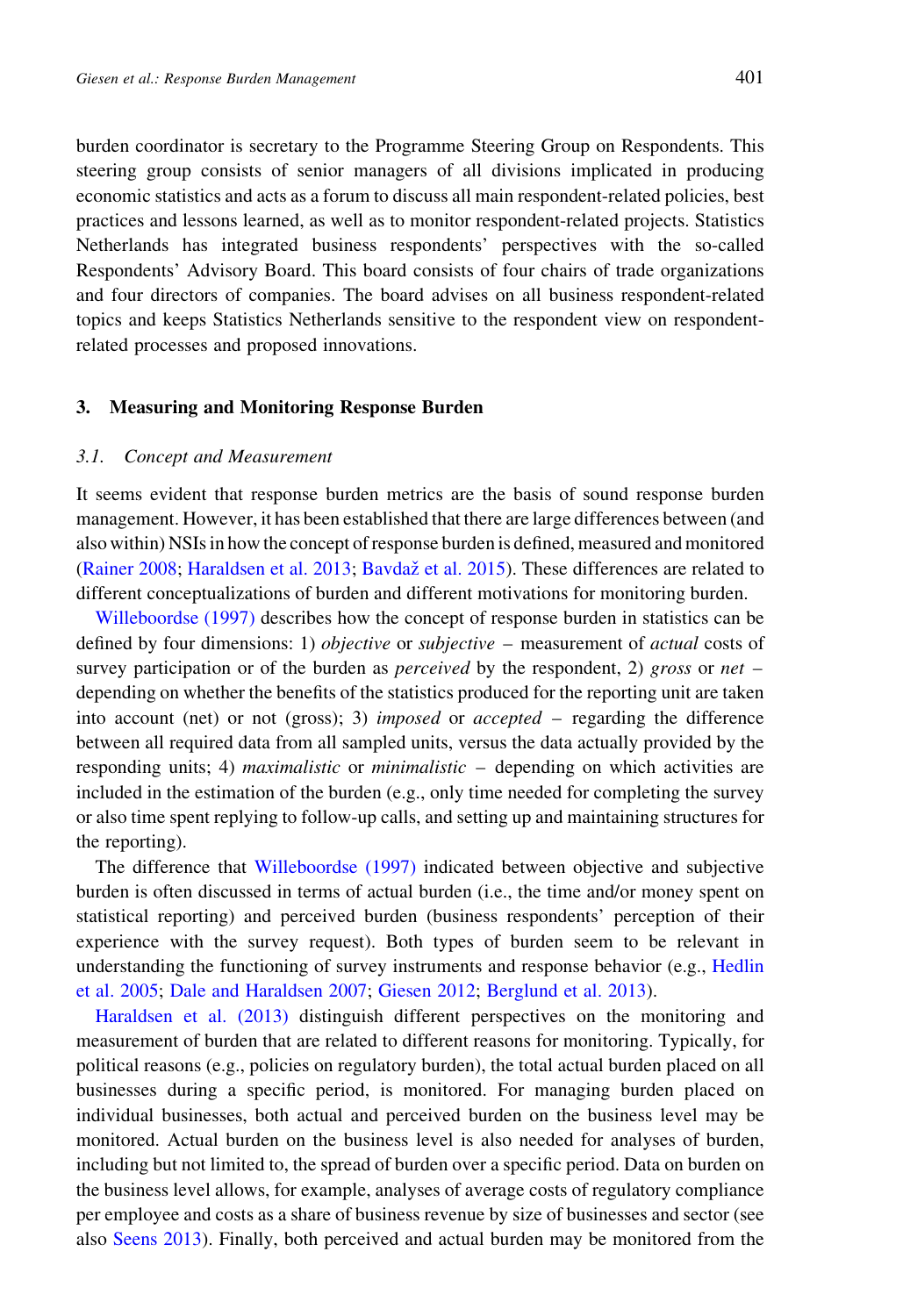perspective of the surveying organization. The availability of data on burden imposed by each survey allows identification of aspects of the design that could be improved or that potentially could affect the quality of survey responses.

In this section we will describe the monitoring of actual burden, perceived burden, and complaints in the four NSIs.

## 3.2. Actual Burden Measurement

Many NSIs monitor actual response burden (i.e., time and/or money spent by businesses to comply with the survey request), but with variations in the methodology used (Bavdaž [et al. 2015](#page-18-0)). We also see these variations for the four NSIs whose response burden management is described in this article. The U.S. Census Bureau only assesses actual response burden at the survey level. Estimates of actual burden, as required by the Office of Management and Budget, are the only formal documentation of response burden. Response burden estimates are based on several resources: periodic formal, cognitive testing with potential respondents and, occasionally, with Census Bureau staff; conversations with respondents; consideration of additional questions added to a survey; comparing a reporting instrument with others that are similar in length and content; historical comparison – comparing with previously fielded versions of the same instrument. The burden of collection is expressed to the respondent through the "Burden Estimate Statement", which is included in the initial letter to respondents and on the instrument itself (both paper and electronic). This statement informs the respondent of the average expected time burden of the collection and invites the respondent to comment on the accuracy of that estimate.

Statistics New Zealand, Statistics Canada, and Statistics Netherlands calculate various indicators of actual response burden to determine trends, as well as the impact of mitigating strategies. All three statistical agencies track the accepted actual response burden (also called survey load) while Statistics Canada also measures the imposed burden (or 'potential burden'). Different indicators are used to measure and monitor the load: total and mean time taken to respond and index of reporting load. These indicators have shown a decrease in response burden over time, which is testimony to the successful implementation of various mitigation strategies.

In New Zealand, response burden is measured in terms of the 'time taken to complete the survey', as reported by individual respondents furnishing self-completion forms. For interviewer-administered and online surveys, system data are used. [Figure 1](#page-6-0) shows that in New Zealand, response burden has declined significantly over the past eight years, as the survey program has been progressively rationalized and more use of administrative data has been made. The administrative data 'dividend' is now expected to level out, as most of the easy gains have been made. The five-yearly peaks in total burden reflect the impact of an Agricultural census. In intervening years, a sample survey is conducted. [Figure 1](#page-6-0) refers to the aggregate burden across the surveyed population. While this provides a useful indication of the impact of changes in survey design and infrastructure, it does not in itself show how burden is distributed within the survey population. The most critical measure from a respondent perspective is the total burden on them individually. Statistics New Zealand also calculates the number of surveys in which businesses are included. This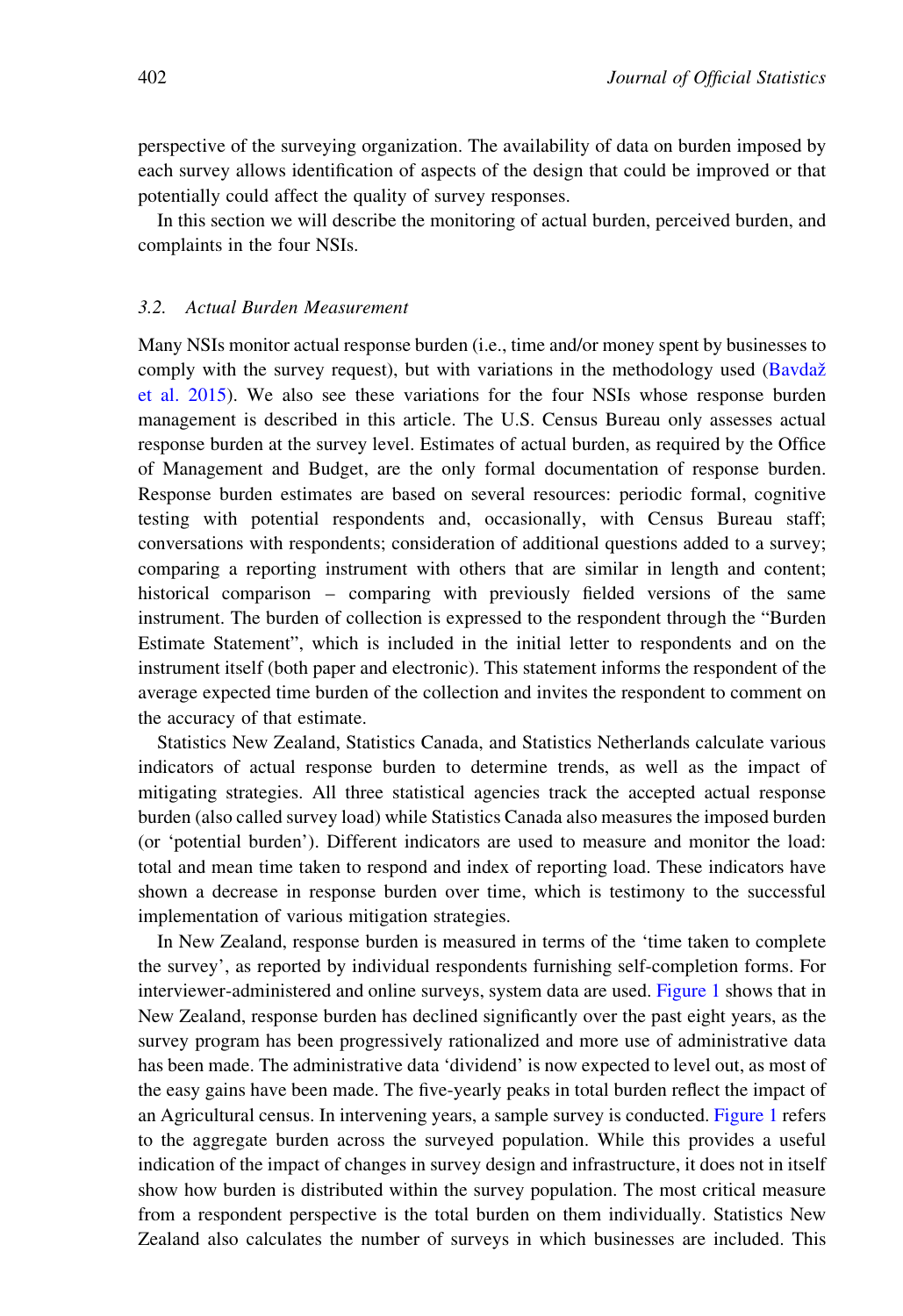<span id="page-6-0"></span>

Fig. 1. Statistics New Zealand: actual and projected response burden 2002–2022. Source: Statistics NZ.

allows a 'hotspot' review that identifies businesses whose total survey load exceeds specified thresholds and provides avenues for mitigation strategies. Survey relief is granted to those businesses, conditional on the impact of their absence on the statistical output being manageable.

At Statistics Canada, the Ombudsman for Businesses annually reports 'compliance costs' for Statistics Canada's business surveys – that is, the costs (or response burden) in hours associated with businesses completing Statistics Canada surveys. The report focuses on measuring 'potential costs' associated with each survey. The potential costs do not take into account response rates. They are designed to measure the demand Statistics Canada places on businesses, regardless of whether they chose to accept that demand by completing surveys. All business surveys administered by Statistics Canada possess a standard question asking the respondent to report the time required to respond. Statistics Canada maintains an index of response burden hours from 1991 to the present with an average performance target of 60 minutes or less per business annually. The trend depicted in [Figure 2](#page-7-0) shows how the significant expansion of the economic statistics program in the late 1990s caused a spike in burden. However, the increased use of administrative data, the establishment of a single point of contact for large and complex enterprises through the Enterprise Portfolio Manager (EPM) program and the greater unification, harmonization and integration of statistical programs led to a continuous decrease in burden over the last 15 years.

Statistics Netherlands estimates time needed for reporting based on respondents' answers to a question about the total time spent by the organization to comply with the data request. This question is periodically added to questionnaires. A total response burden per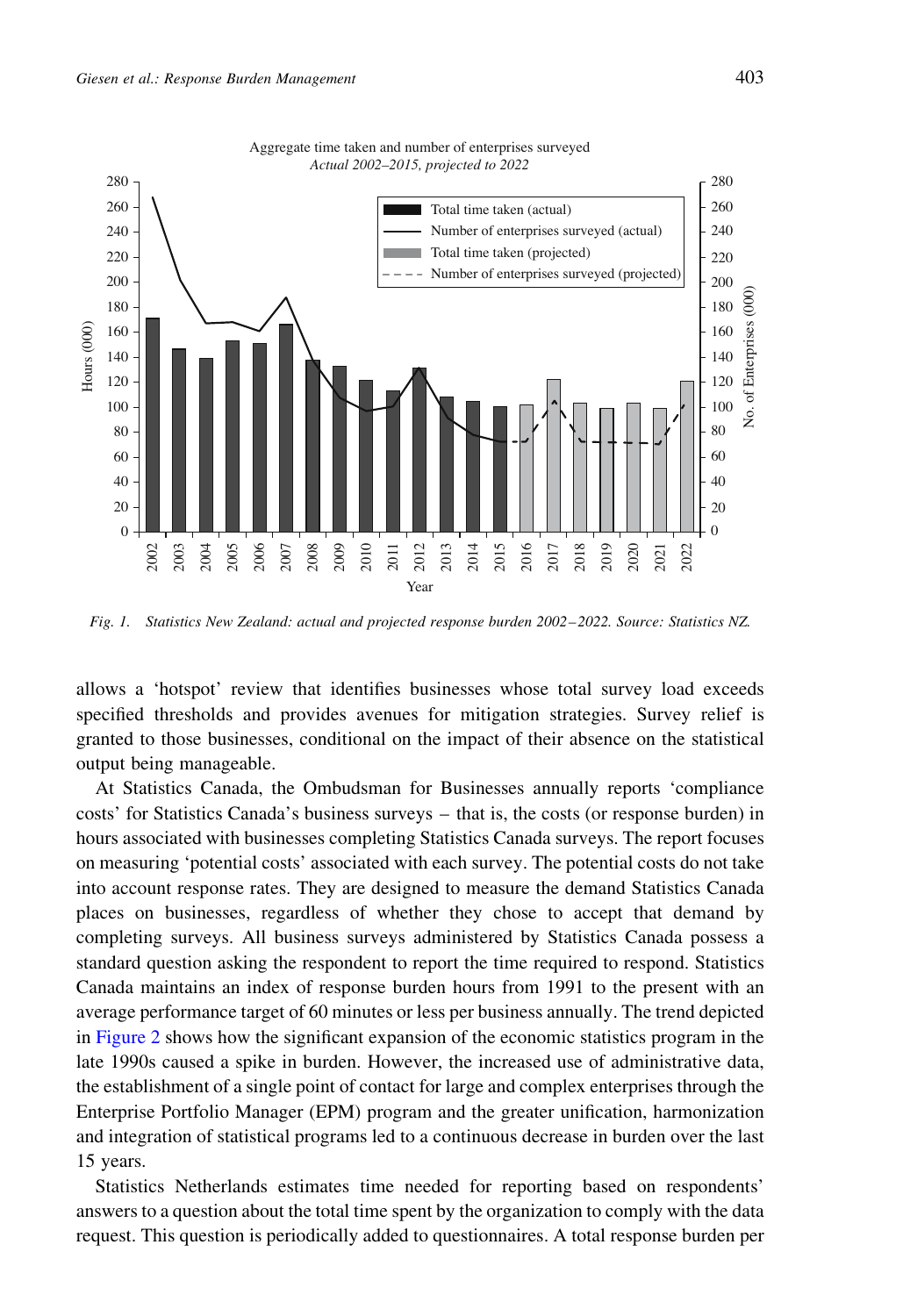<span id="page-7-0"></span>

Fig. 2. Statistics Canada: index of reporting load minutes per establishment (1991 = 100).

survey is calculated both in euros and minutes based on this mean time in minutes, the total number of returned questionnaires and an average wage rate. As shown in Figure 3, response burden (as expressed in euros) has decreased by about 70% during the period 1994–2014. Important drivers behind this burden reduction were the increased use of administrative data, the use of advanced statistical methodology and the innovations in electronic data collection (e.g., facilitating upload of data in a standard record layout and the use of web scraping to collect price information).



Fig. 3. Statistics Netherlands: index of response burden (as measured in euros) 1994–2014.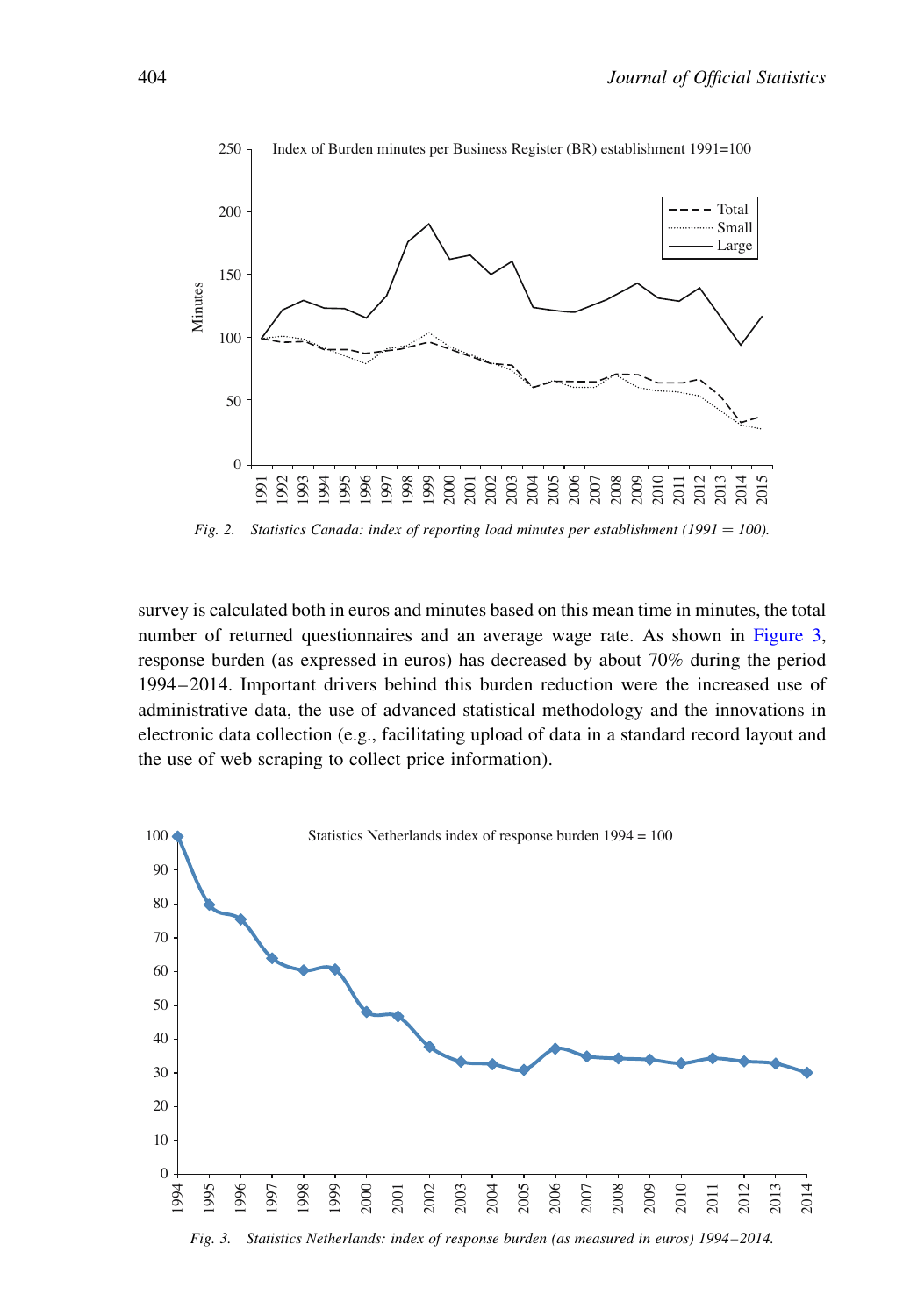# Perceived Burden

The study by Bavdaž [et al. \(2015\)](#page-18-0) showed that NSIs monitor perceived burden, that is, the respondents' perception of their experience with the survey request, less frequently than actual burden. For the four NSIs discussed here, only Statistics Netherlands has some systematic measurement of aspects of perceived burden. This has been done since 2007 as part of the annual Customer Satisfaction Survey. For this telephone survey, both respondents and nonrespondents to the Survey on International Trade in Goods (hereafter: ITG) are interviewed about their experience with the survey and Statistics Netherlands. The survey of ITG accounts for half of Statistics Netherlands' total actual response burden. Respondents to the ITG are asked whether they thought answering the questions was 'easy', 'neither easy, nor difficult' or 'difficult' and whether answering the questions was 'much work', 'neither much, nor little work' or 'little work'. These measurements of perceived burden are based on the recommendations in the Eurostat Handbook for Monitoring and Evaluating Business Survey Response Burden [\(Dale and Haraldsen 2007\)](#page-19-0). Other indicators from this survey, measured for both respondents and nonrespondents to the ITG, are also relevant for monitoring perceived burden. For example, one item measures whether Statistics Netherlands explains well enough why data are collected. Also, respondents are requested to provide an overall rating of satisfaction with the agency. The results did not provide any indication of clear trends in the period 2007–2015. There have been fluctuations, but these were always difficult to explain by specific actions taken.

## 3.3. Complaints

Monitoring the number and types of complaints received from respondents is another important indicator of actual and perceived burden and offers insights into possibilities for burden reduction. In the United States, the Respondent Advocate for economic surveys is positioned as a centralized resource for respondent complaints received across the U.S. Census Bureau. Respondents and their representatives send complaints to a variety of offices within the Census Bureau. Those wishing to escalate matters immediately may send complaints directly to offices of the Census Bureau's Director and the Associate Director for Economic Programs. Others contact subject matter areas responsible for specific surveys or reach the Census Bureau's call center. Complaints come not only from respondents, but also from entities such as U.S. congressional offices.

The Respondent Advocate, once notified of a complaint, seeks guidance from staff across the Economic Directorate who may be able to help craft a response. This often entails research regarding the number of surveys a respondent is mailed, by accessing a company calendar and a list of a company's surveys maintained in an internal database, to better understand the burden placed upon a respondent. Solutions include calling the company directly to explain the importance of response. At times, an appropriate action is to develop an alternative, less burdensome reporting arrangement.

In New Zealand, although the proportion of respondents who comply has not changed much, those who resist are pushing back harder. Statistics New Zealand receives around 500 complaints annually, which are investigated and monitored. This is generally managed within the Collections Operations group and two designated full-time employees undertake the bulk of the investigations and much of the relationship management follow-up.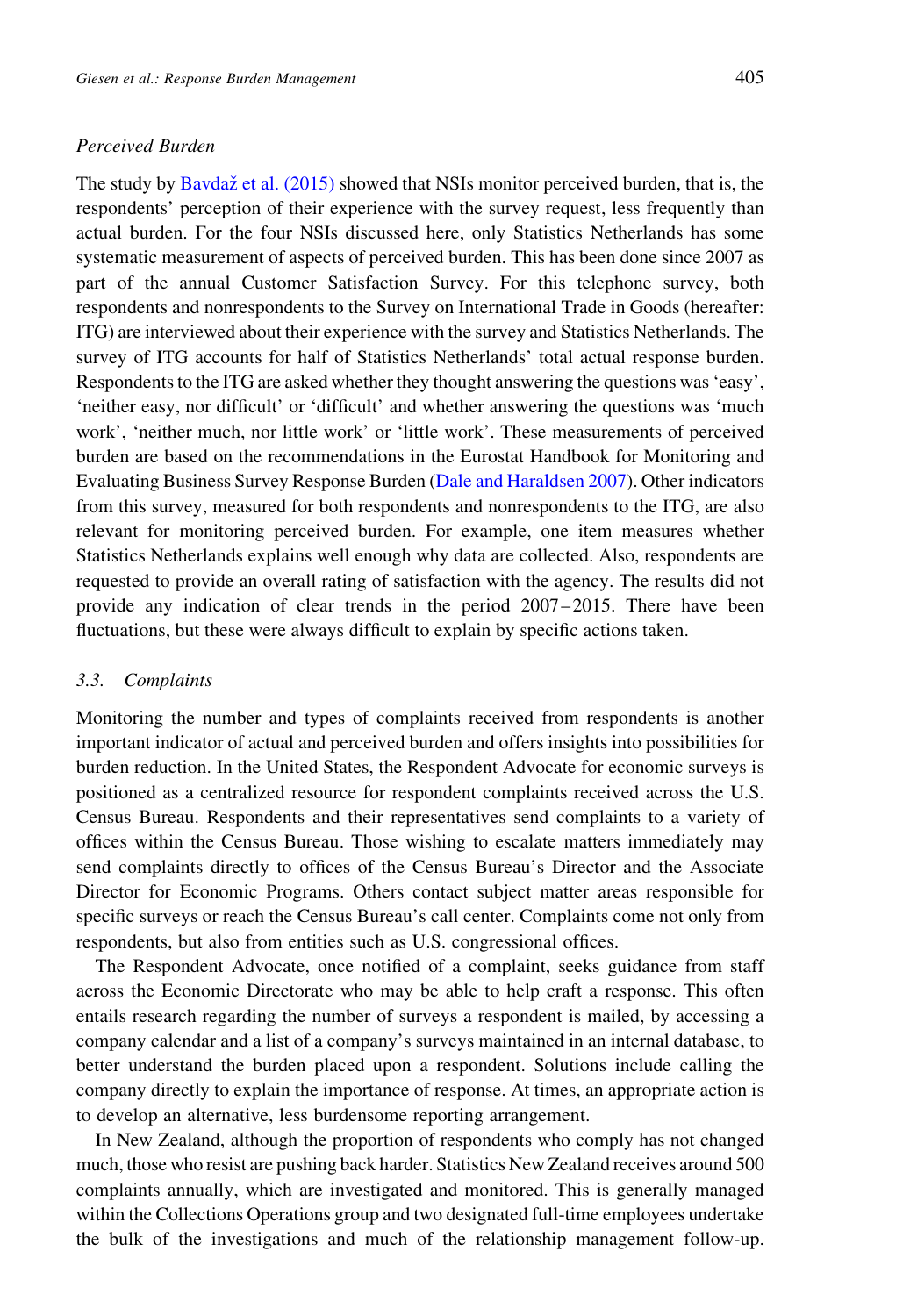The Respondent Advocate handles the more difficult and complex cases, particularly those that have not been remedied through the Collection Operations processes. These typically require a degree of tailored relationship management beyond that provided through the standard relationship management services. In dealing with complaints from individual respondents, the Respondent Advocate is able to provide gravitas to a response that might otherwise be considered 'stock and trade', to offer a specific remedy tailored to the circumstances of the respondent, and to recommend improvements to the standard processes and procedures where investigation of the complaint has pointed to shortcomings. The Respondent Advocate at Statistics New Zealand is also in a position to connect more directly the supply of data to the purpose and benefits of the resultant statistical products. This is frequently a critical factor in persuading respondents who are very reluctant or who have initially refused to comply. Analysis of complaint types (Figure 4) indicates that over three quarters of them relate to the conditions under which the surveys are conducted, for example burden, interviewer/process, inconvenience and extension or payment. These are issues that are, to some extent, remediable.

At Statistics Canada, most complaints received generally fall into one of the two following categories:

- 1. Data collection: official languages not respected, Business Register information, collection methods and agreements, privacy, confidentiality and legal issues, ethics.
- 2. Response burden: request for relief or exclusion, too many surveys, completing the survey takes too much time, too costly, lack of relevance, or lack of compensation or remuneration.

Complaints about data collection usually involve technical problems encountered by the respondent in delivering data to Statistics Canada using various methods of transmission. Much data collection is done electronically using electronic questionnaires, where access codes are provided by email to respondents for uploading data to secure government infrastructure. Data collection complaints are distinguished from complaints of response burden, as the latter are more likely to lead to a nonresponse or chronic refusal. Complaints



Fig. 4. Statistics New Zealand: complaint type. Source: Statistics New Zealand.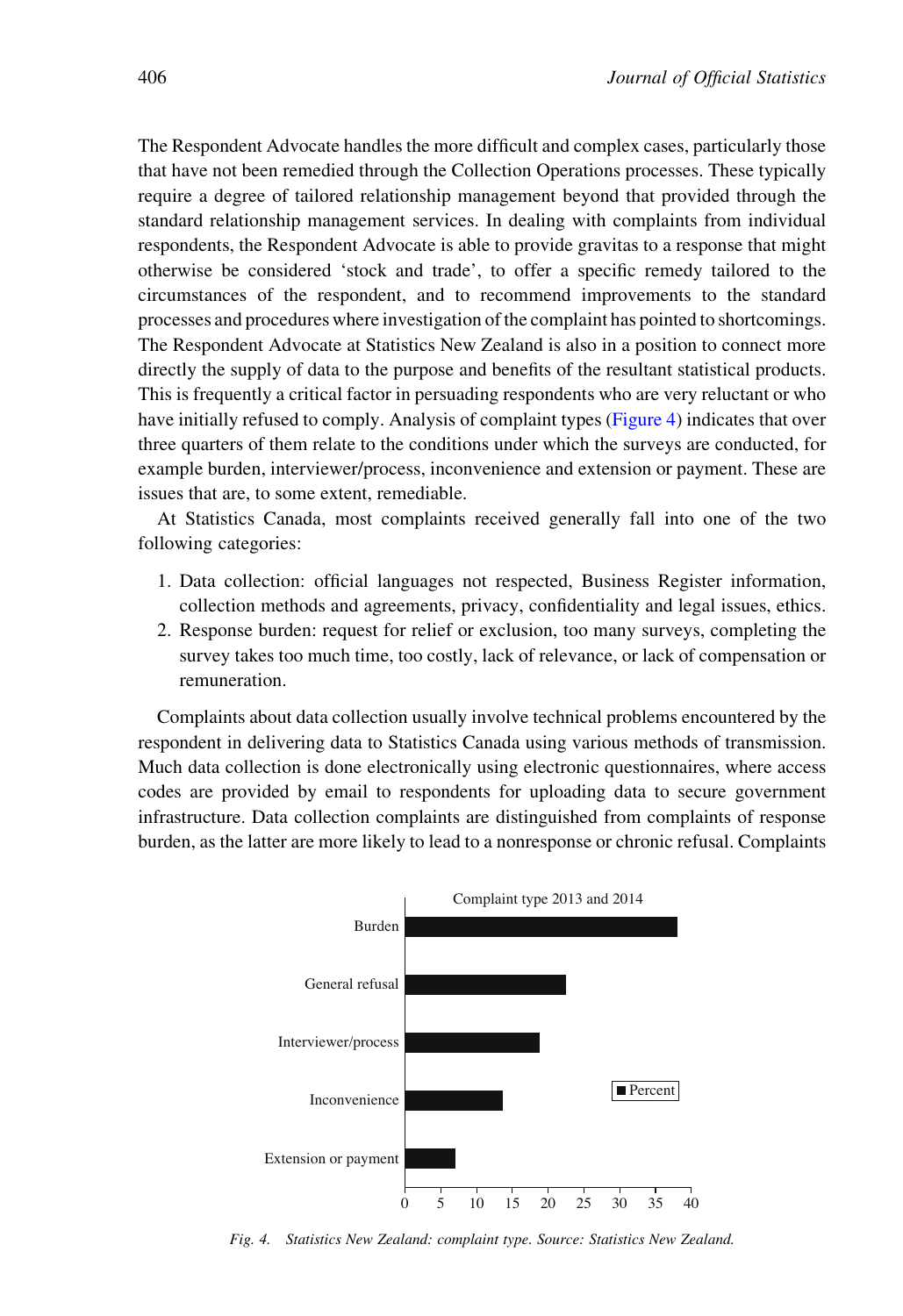about burden are often triggered by monthly surveys nearing the end of a collection cycle after a sequence of follow-ups and reminders have not resulted in response. Only verifiable complaints are handled. Those relating to single surveys or multiple surveys within one program area are directed by the Ombudsman for Businesses to the appropriate area for a response by the director of the division. In cases of multiple surveys from different areas, the Ombudsman's office negotiates a solution with the impacted areas, which is then communicated to the respondent by the Ombudsman for Businesses or a member of his/her staff. Service standards have been developed for the resolution process (e.g., acknowledging the complaint and providing a solution within a given period of time). All complaints are documented, dispatched and resolved using the Client Response Management System (CRMS), which is an Oracle PeopleSoft database with adapted functionality for respondent relations. The CRMS is used by more than 500 employees at Statistics Canada. About 20% of CRMS users use the tool to document business respondent relationship requests.

Figure 5 illustrates the industry distribution of Ombudsman cases. In 2015, businesses classified as manufacturers represented about 32 percent of the Ombudsman's case files. The response burden in Canada is most pronounced in manufacturing. These businesses can be asked for information relating to labor, finances and production and are more likely to be multi-establishment and involved in cross-border trade. Since manufacturing, as an activity, touches a number of areas of statistical interest, such as the disposition and use of energy in the transformation of inputs to outputs, innovation and investment, there are 24 different questionnaire types that can potentially be sent to manufacturers.

Statistics Canada has put in place different processes of managing response burden depending on business size and complexity. [Table 1](#page-11-0) illustrates this relationship: it is not



Fig. 5. Statistics Canada: number of Ombudsman cases by industry 2015.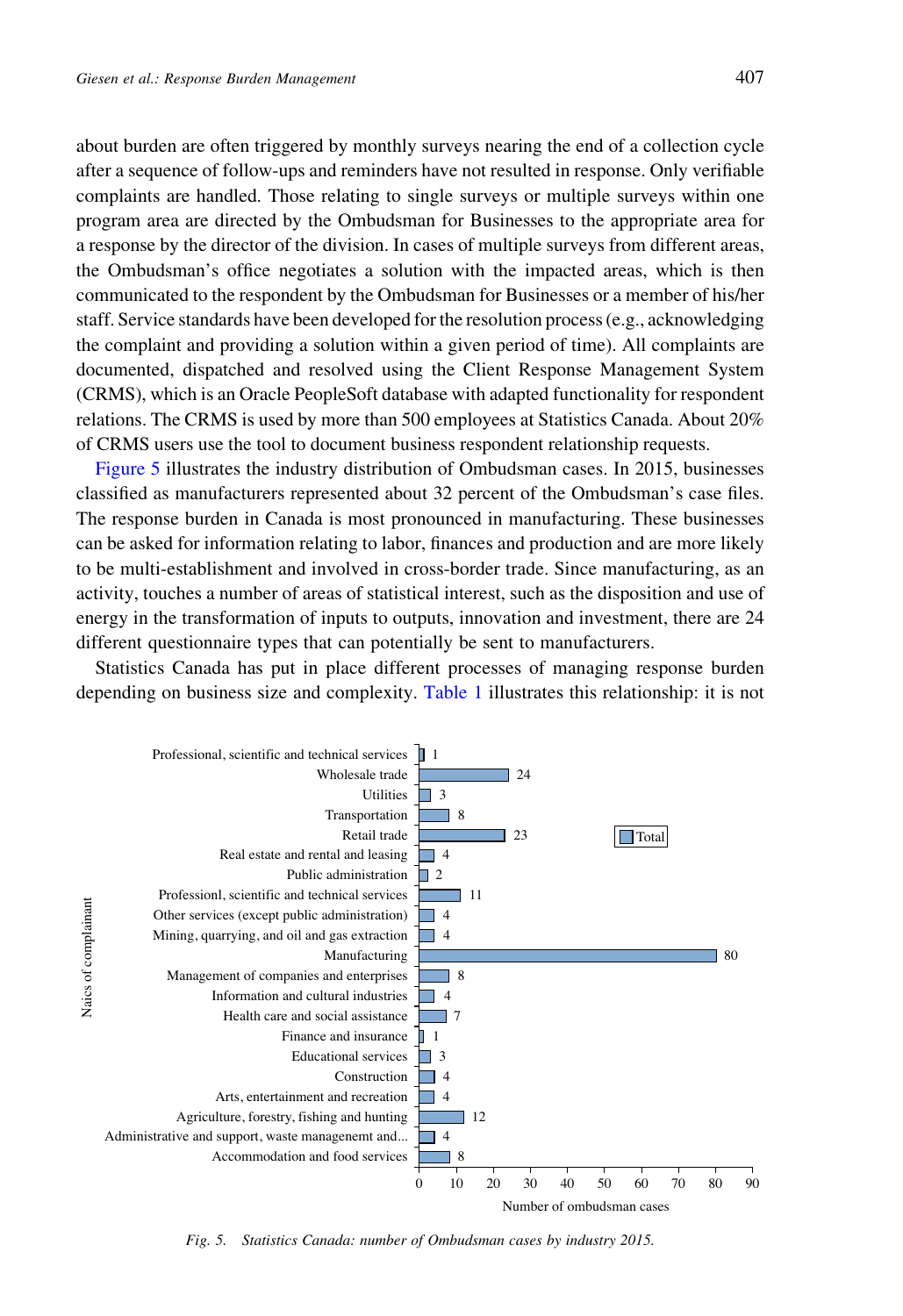<span id="page-11-0"></span>

|                                                                                                                 | Table 1. Statistics Canada: relationship between business size and complaints to Ombudsman cases.                                                                                                                                             |                                                              |                                                                                                                                                                                                                             |
|-----------------------------------------------------------------------------------------------------------------|-----------------------------------------------------------------------------------------------------------------------------------------------------------------------------------------------------------------------------------------------|--------------------------------------------------------------|-----------------------------------------------------------------------------------------------------------------------------------------------------------------------------------------------------------------------------|
| Size Category                                                                                                   | Statistical significance                                                                                                                                                                                                                      | Revenue/employment size                                      | Respondent advocacy                                                                                                                                                                                                         |
| Tier I: largest, complex<br>that cross provincial<br>(e.g., an enterprise<br>with establishments<br>boundaries) | Most statistically important businesses<br>in Canada. Responsibility center is<br>Enterprise Program Managers<br>Program.                                                                                                                     | Revenue CND 5 million<br>or more or 100 or<br>more employees | fewer complaints and are not typically<br>largest complex enterprises managed<br>by Enterprise Program Managers;<br>Reporting relationships for the 500<br>Managed relationships results in<br>dealt with by the Ombudsman. |
| (business is in a single<br>province and industry)<br>Tier II: large, simple                                    | center in Subject Matter Divisions.<br>Smaller than Tier I but important for<br>industry activity; Responsibility<br>leveloping accurate measures                                                                                             | Revenue CND 5 million<br>or more employees<br>or more or 100 | Most complaints to the Ombudsman                                                                                                                                                                                            |
| Tier III: small and<br>medium-sized<br>businesses                                                               | are often in take-all strata sample.<br>Responsibility center is in Business<br>Survey Methods Division to manage<br>Numerous population. Medium sized<br>sample inclusion in stratified<br>sampling.                                         | 20 to 99 employees<br>$CND$ 5 million or<br>Revenue CND 2 to | Most complaints to the Ombudsman                                                                                                                                                                                            |
| Tier IV: the smallest<br>businesses                                                                             | Burden initiative (See also sec. 4.3).<br>Responsibility center in Statistical<br>under the Accumulated Response<br>Register and Administrative Data<br>survey rotation and relief granted<br>Mostly tax data, few surveys, high<br>Division. | CND 2 million or less<br>than 20 employees<br>Less than rev. | Few complaints to the Ombudsman                                                                                                                                                                                             |
|                                                                                                                 |                                                                                                                                                                                                                                               |                                                              |                                                                                                                                                                                                                             |

J, J. ć  $\ddot{\phantom{a}}$  $\overline{a}$  $\ddot{\phantom{1}}$ J. Ŀ, J. l, Å  $\ddot{\phantom{a}}$ J,  $\overline{a}$  $\vec{r}$  $\ddot{\phantom{a}}$  $\cdot$ ં  $\overline{\phantom{a}}$  $Tahla$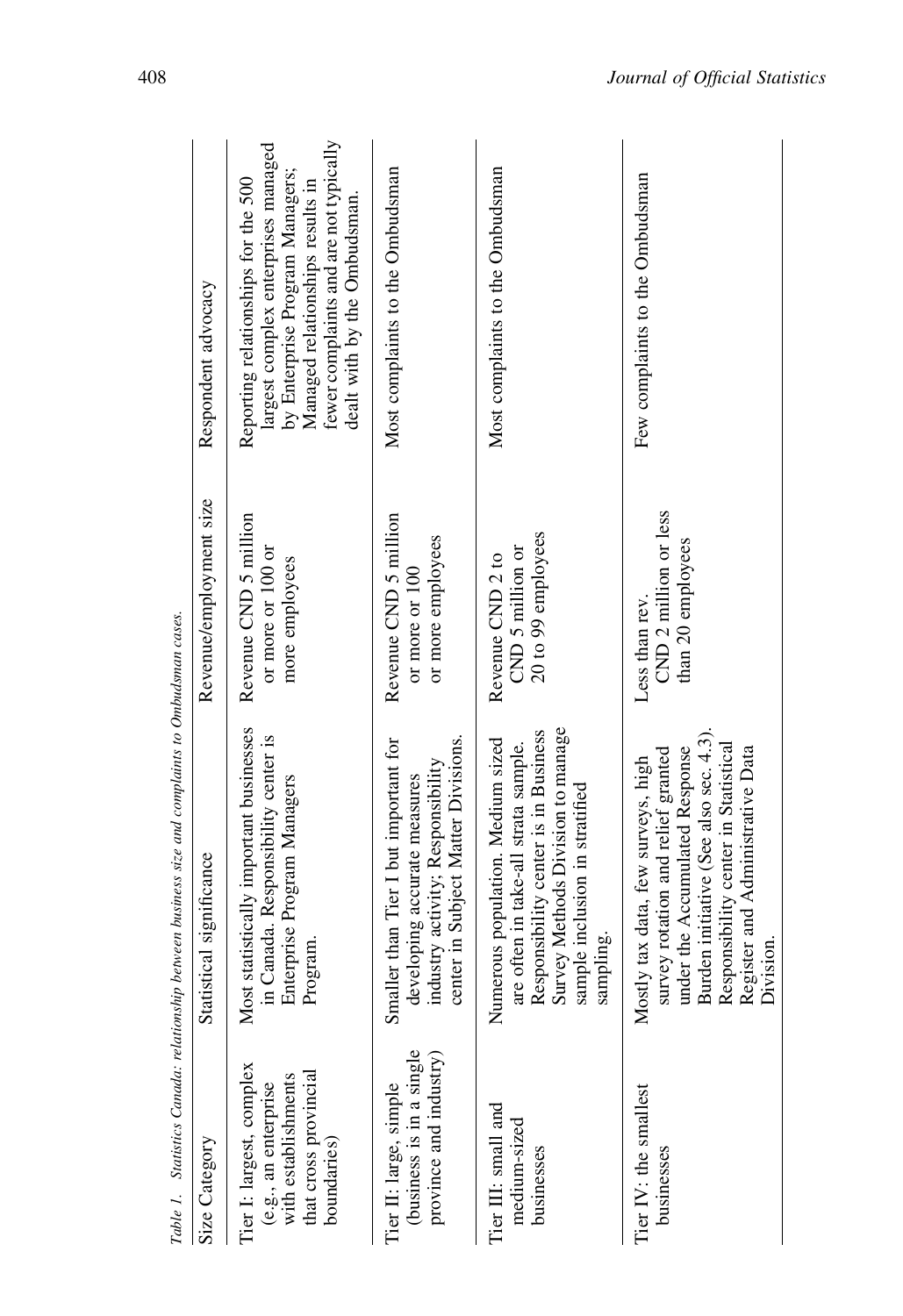surprising that most complaints received by the Ombudsman for Businesses are from large, but not complex, businesses and medium-sized businesses. The vast majority of small businesses are not sampled, while the very large and complex businesses are handled through customized approaches by the Enterprise Portfolio Manager (EPM) program. The distinguishing feature between Tier 1 and Tier 2 businesses is not one of size but one of complexity. Tier 1 businesses operate in more than one Canadian province or territory and may operate in more than one industry. Statistics Canada is concerned with coherence between statistical enterprises and their establishments, as well as interprovincial flows. A combination of size and complexity are important criteria to determine a business' admissibility into the EPM program. It is rare that the Ombudsman for Businesses receives complaints from businesses covered under the EPM program. The program facilitates respondent relations and custom-tailored reporting to Statistics Canada for these statistically important businesses.

At Statistics Netherlands, respondent complaints are registered by the communication unit in the centralized division of data collection. Complaints are reported to the management of the data collection division on a regular basis (and of course immediately if needed). The response burden coordinator receives quarterly reports. Annual reports about the number and types of complaints are also discussed with the Program Steering Group on respondents and the Respondent Advisory Board.

## 4. Strategies to Manage Burden

## 4.1. Sources of Response Burden

The Total Business Survey Burden Model ([Haraldsen et al. 2013\)](#page-20-0) describes different sources and effects of response burden and links these to the data collection process. The model describes how burden originates from stakeholders and the survey organization, as they define the survey requirements. The survey requirements, in turn, affect the survey design. The model distinguishes three main aspects of the survey design that affect response burden: the sample, the instrument and the communication strategy. Response burden is created in the interaction of the respondent with the survey instrument. This interaction is affected by the response environment in which it takes place, including factors such as data availability, and the motivation and capacity of the respondent. The many and heterogeneous factors that affect response burden as described in this model indicate that response burden management will involve many and heterogeneous aspects of the survey organization. It is beyond the scope of this paper to give a complete overview of all response burden management strategies used over time at the four NSIs discussed in this paper. In this section, we will highlight some of the common strategies used by the four NSIs and the projects they are currently focusing on: 1) reduction of data collection by using alternative data sources; 2) mitigating burden at the business level; 3) communication strategies, and 4) instrument design.

# 4.2. Alternative Data Sources

A key to reducing burden is to identify alternative-to-survey data that may be used to satisfy statistical needs. Reuse of data – also from other organizations and use of big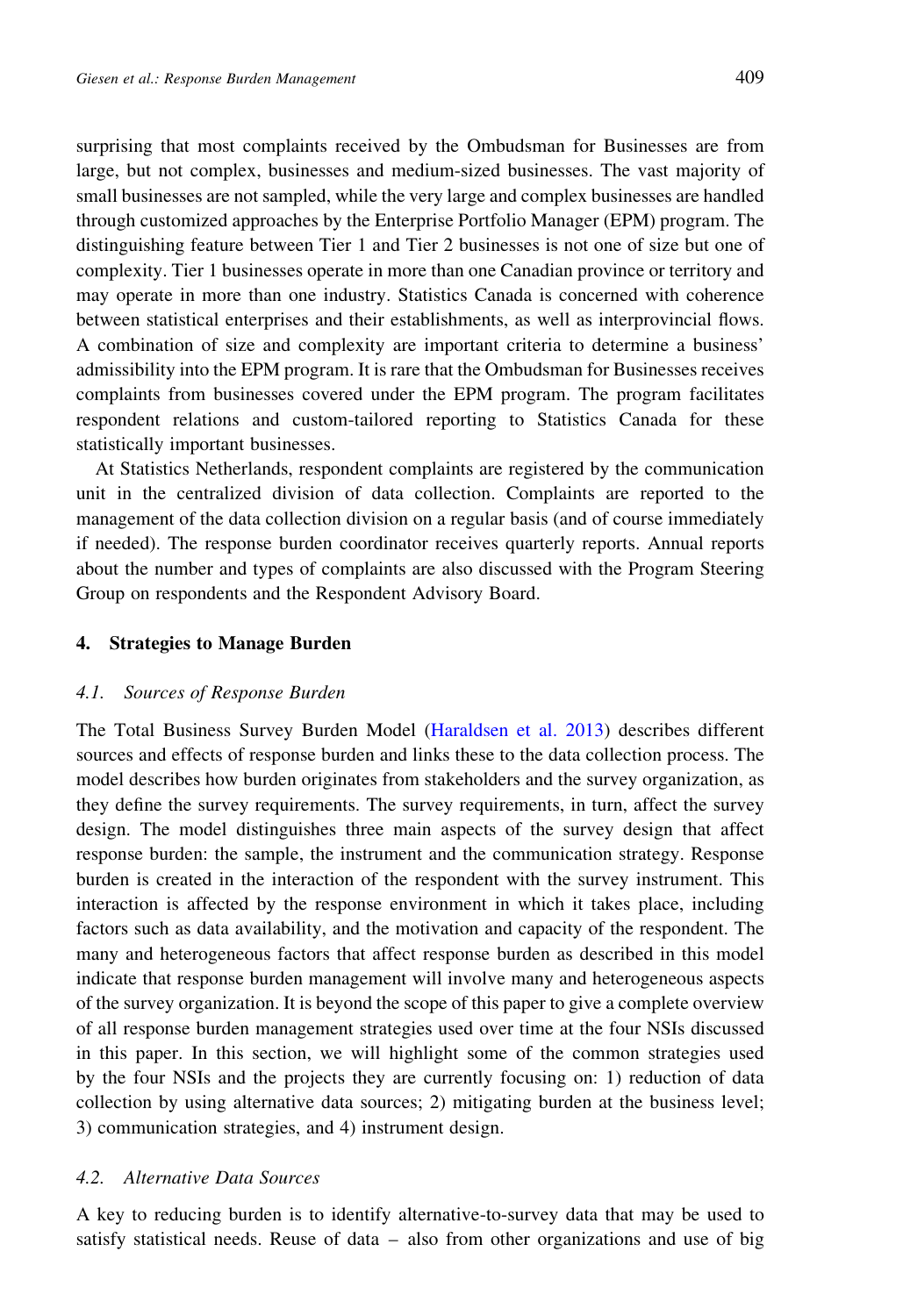data – presents NSIs with new opportunities and challenges. These involve, among others reengineering business survey processes to make better use of the capabilities to integrate data from different sources. Statistics Canada has created an Administrative Data Division whose mandate is to identify and secure agreements for the use of data sets that may exist from mostly government departments in order to avoid the need to survey respondents or reduce the length of surveys. In the Netherlands, a system of base registers is developed to facilitate the reuse of data. The aim of this system is to facilitate the principle of single filing of information by individuals, companies, and institutions and the multiple use of this information by government institutions. The changes in the base registers facilitate broader use of administrative data by Statistics Netherlands (e.g., [Brummelen and](#page-19-0) [Vaasen-Otten 2010;](#page-19-0) [Zwijnenburg 2012](#page-21-0)).

In Canada and the Netherlands, further implementation and promotion of the use of Standard Business Reporting (SBR, a national standard for digital reporting of business information to the government) is being explored as a promising avenue for further burden reduction ([Born 2016;](#page-18-0) [Buiten et al. 2016](#page-19-0)). Statistics Netherlands is also investigating the feasibility of promoting the use of SBR for statistical reporting by offering relevant statistical output.

## 4.3. Mitigating Burden at the Business Level

The Respondent Advocate of the U.S. Census Bureau works with research and methodology staff, subject matter staff, and operation area staff to determine the best way to address and implement any changes required. Part of this involves revisiting sampling procedures to reduce burden on small and medium-size businesses.

Statistics New Zealand, Statistics Canada and Statistics Netherlands stage business surveys from a centralized system or business registry. In New Zealand, the centralized system provides a respondent-centric view of burden, facilitating mitigation strategies targeted to individual respondents. Minimization of business survey response burden is provided through a 'hotspot' review that identifies businesses whose total burden exceeds specified thresholds. Survey relief is granted to those businesses, conditional on the impact of their absence on the statistical output being manageable. This may mean that the impact on the reliability of the statistical outputs is acceptable, or imputation provides a suitable alternative.

At Statistics Canada, the centralized system is used to reduce excessive accumulation of response burden on small businesses with minimal impact on the quality of the statistical outputs. This so-called 'Accumulated Response Burden Initiative' is mostly targeted at the Tier 3 and 4 businesses described in [Table 1](#page-11-0). The accumulated response burden adds the time a respondent business needs to take to respond to all questionnaires sent by Statistics Canada over a three-year period. Survey relief is provided for small businesses once a prespecified level of burden hours for that business has been met. Identified businesses are excluded from data collection and are treated as nonresponse. The centralized business register has a response module that contains knowledge of basic information relating to the surveys that the business receives, and response history. It also permits an evaluation to avoid duplication in survey information.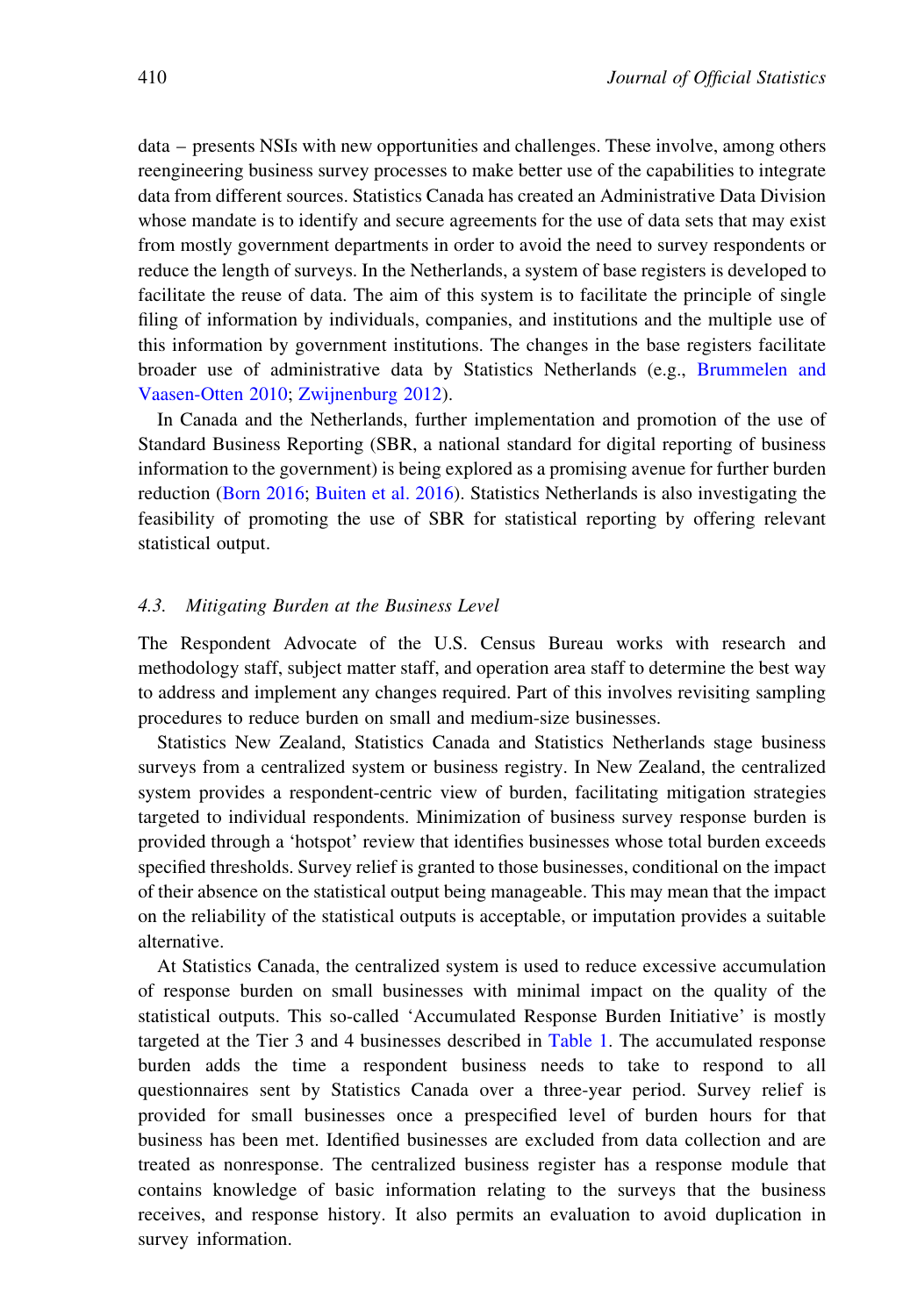In the Netherlands, the sampling for 13 different business surveys is currently done via a centralized system. This system allows the coordination of sampling for several surveys at the same time. The objective of this system is a more even distribution of the response burden over businesses over time. Methodology has recently been developed to further use this system, combining both panel and non-panel surveys ([Smeets and Boonstra 2017\)](#page-21-0). Also, the system for measuring actual response burden has recently been improved in the Netherlands in order to allow assessment of burden on the level of the business unit (previously, only aggregate analyses of total annual burden were possible). Analyses of these data will help to detect any 'hot spots' in the response burden.

#### 4.4. Communication Strategies

As discussed by [Snijkers and Jones \(2013\)](#page-21-0), business survey communication involves many aspects, varying from the specific communications needed for data collection to corporate strategies to influence the attitude toward the legitimacy of official statistics. [Giesen and Snijkers \(2011\)](#page-20-0) argue that NSI communication affects response burden through the actual and perceived costs and benefits of a survey request. For example, providing a centralized helpdesk may reduce the actual costs for respondents to comply with a survey request, and promoting the use of official statistics may increase the perceived benefits of response.

A common theme from the experiences of the four NSIs is to conduct respondent outreach and interact with respondents in a unified and coordinated way to assure a cohesive and shared method of coordinating response. The NSIs employ enhanced and improved multi-faceted communication strategies. In all four statistical organizations, customized solutions for the large and complex enterprises is part of their response burden management. They recognize the disproportionate burden put on these respondents and the importance of their data to statistical estimates. Dedicated units have been put in place to provide individual services to the top respondents (varying from top 100 in New Zealand to top 1,648 in the United States). Typically, these specialized units develop relationships with the data providers, create customized response plans and assist data providers in completing questionnaires.

At the U.S. Census Bureau, the Account Manager Program assesses large companies across directorate programs and finds ways to reduce total burden for data providers. The Program was previously employed for the five-year Economic Census and is now being introduced for more frequently occurring surveys.

In Canada, the Enterprise Program Managers (the equivalent of account managers) are also responsible for maintaining the company structure up-to-date in the Business Register and they negotiate reporting arrangements that minimize response burden.

At Statistics New Zealand, the Respondent Advocate, based on an analysis of complaints, defined another important segment besides the top 100 businesses. This group can be labeled as 'statistically important but with low compliance capability'. While the group does not contain a large number of businesses, they tend to be serial complainants and therefore worthy of some investment. The Respondent Advocate was successful in persuading the Data Collections group to extend the scope of the Key Account Unit to accommodate this segment. This entails some one-on-one consultancy to identify options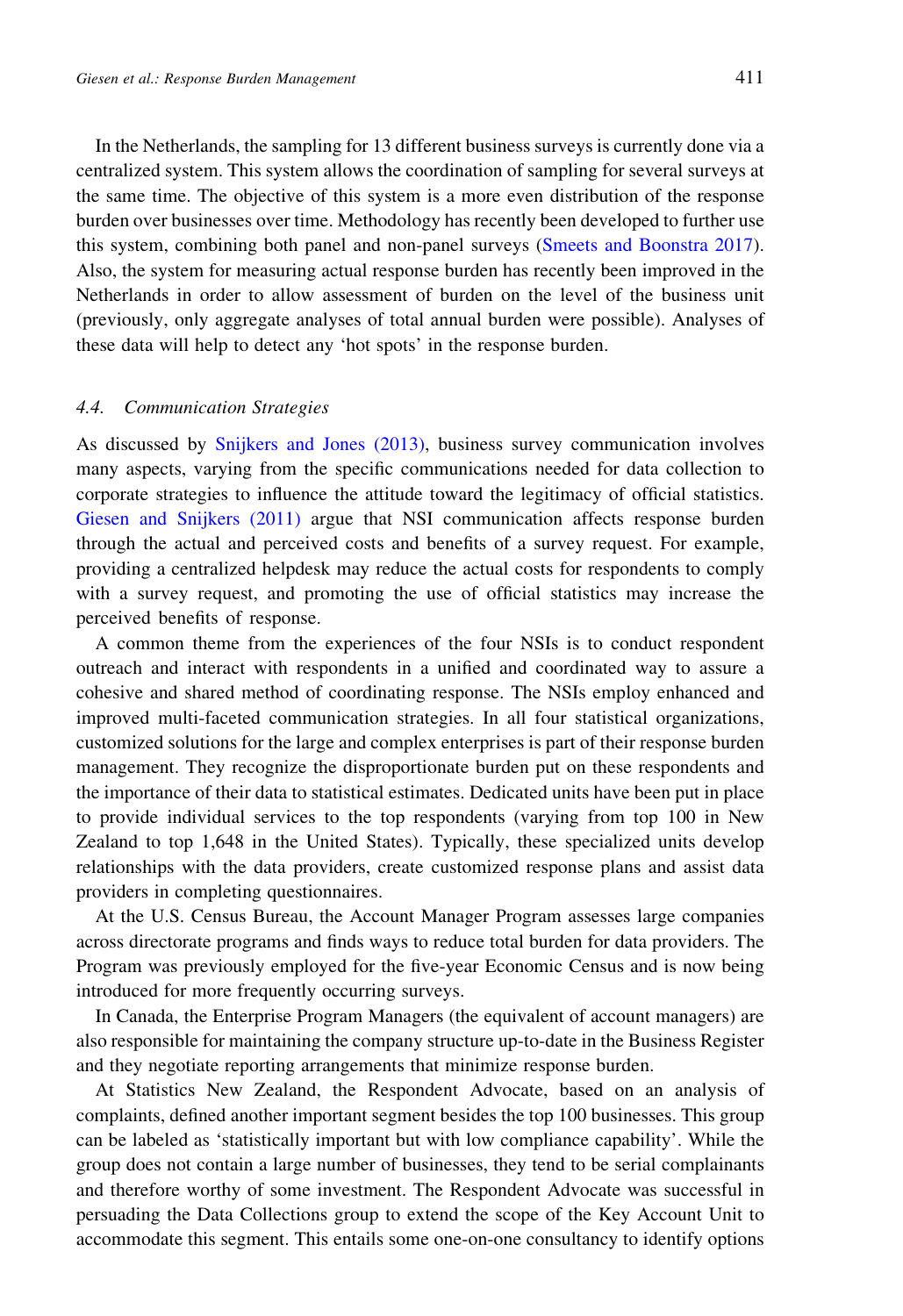to manage the burden. Examples of improvement measures include identifying more efficient means of furnishing the required data and providing an advance calendar of survey requests. The experience in New Zealand is that the personal attention pays dividends and gives a strong signal to the respondents, and others they are connected with, that the government agency has a human face and listens to them.

At Statistics Netherlands, account managers also analyze the micro data and deliver it to the statistical departments. This results in solving a number of data inconsistencies for these enterprise groups, therefore improving the quality of the business statistics and that of the national accounts. It was found that enterprise groups are generally cooperative and willing to supply the information that is necessary to solve or explain inconsistencies [\(Vennix 2012](#page-21-0)). Documenting the analytical process helps ensure that inconsistencies that are solved once will not reoccur.

All four NSIs have respondent relations management systems and are investing in them. These systems, and staff training, facilitate coordinated communication with businesses. Coordination is essential to ensure that best practices are followed and policies related to client services and respondent relations are applied in a consistent manner.

In addition to communication strategies focused directly on data collection, the four NSIs also employ communication strategies to convey the purpose and benefits of official statistics. This is done through information on their respective websites, brochures and in the case of Statistics Canada, also with a video on the how and why of business surveys. Promoting the use and perceived usefulness of statistics also includes developing and maintaining partnerships with stakeholders, such as trade associations and chambers of commerce, to communicate to their constituents the importance and relevance of response to official statistics. The Respondent Advocate of the U.S. Census Bureau also works on enhancing communication with members of the United States Congress and their staff. Respondents often write their congressional representative to ask questions or voice concerns about the economic surveys they receive. A more proactive approach is being taken to engage members of Congress and their staff with meetings and webinars addressing some of these issues. The aim is to educate them about the Census Bureau's programs, so they are equipped to be the first line of communication in addressing constituent needs, while creating increased awareness.

### 4.5. Data Collection Instrument Design

Obviously, the design of the data collection instrument has a large impact on actual and perceived response burden. The four NSIs in this article are well aware of that and have developed strategies to include the respondents' point of view in the instrument design process. For example, the U.S. Census Bureau Respondents' Advocate works with others to identify alternative reporting options that would satisfy response. At Statistics New Zealand, business managers must submit a business case for new or redesigned surveys, presenting the measures that are being taken in the design to minimize burden and enhance respondent experience, and must make sure that expected burden will be within reasonable bounds. Strategies described by Statistics Canada and Statistics Netherlands to incorporate respondents' point of view in data collection design include cognitive testing and focus group testing with respondents, and consultation with trade organizations.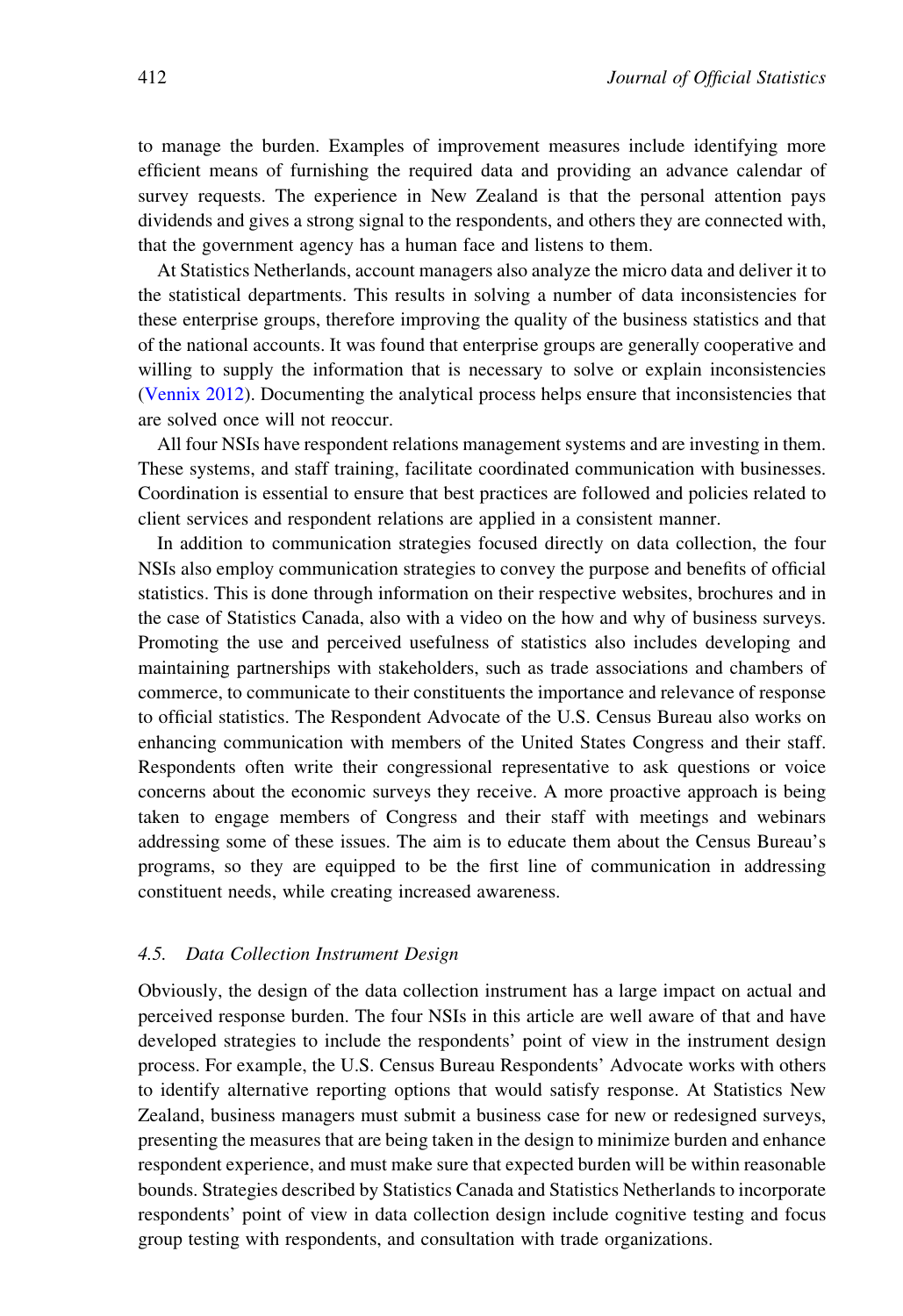# 5. Discussion

This article is derived from the contributions of the U.S. Census Bureau, Statistics New Zealand, Statistics Canada, and Statistics Netherlands to an invited session on "Establishing and maintaining a relationship with business" at the Fifth International Conference of Establishment Surveys in June 2016 in Geneva, Switzerland [\(Brady 2016;](#page-18-0) [Brown 2016](#page-19-0); [Giesen and Vaasen-Otten 2016](#page-20-0); and [Vella 2016](#page-21-0)). It provides an overview of the governance structures and practices of coordinated NSI-wide approaches to response burden management at these four NSIs. [Table 2](#page-17-0) provides a summary of some of the main characteristics.

The common themes from the experiences of the U.S. Census Bureau Statistics, New Zealand, Statistics Canada, and Statistics Netherlands include respondent burden management in terms of response burden reduction, a continual adaptation to a changing statistical landscape, a focal point for tools, methods and measurement of response burden as well as communication and outreach. These statistical organizations are continually striving for opportunities to further reduce both the actual and the perceived burden, recognizing the various sizes of business, their statistical significance and respondent perceptions about burden. Response burden management revolves around innovations in data collection and investing in the relationship with businesses with effective communications on their role as data providers, as well as education on the value of statistical output for businesses. Several common themes emerged in the discussion at the conference and are universally shared among these NSIs.

Enabler of official Statistics – The experiences and evolution of response burden management is widely viewed as enabling official statistics. First, it is universally shared that data sources should be selected with regard to quality, timeliness, costs, and burden on respondents. Fundamental Principles of Official Statistics acknowledge that official statistics broadly serve general interests, business or research interests. As a social investment, data are made accessible by NSIs to illuminate socioeconomic conditions that permit public understanding of the impact of government policies. In this way, NSIs improve the accountability of governments. NSIs are focused on serving these unique needs. The international standard provides comparability. It also provides credibility for the statistical function and official statistics.

Communicating the benefit of statistics – Businesses can, and do, benefit from official statistics. A common challenge for the four NSIs is increasing respondent awareness of the link between surveys and the resulting aggregate industrial information they provide. Official statistics provide information for their own product or service positioning as well as business intelligence such as industry trends. Education and communication – as part of the response burden management – help to convey relevance of the statistical function to respondents. NSIs have strategies and are continually exploring new ones to reach out to industry associations and trade organizations to seek support for statistical participation, and also to support respondent relations. More emphasis is being put on communicating effectively using social media and infographics.

Governance – When seeking the businesses' participation and contribution to official statistics, NSIs exercise strong governance and put in place safeguards to assure confidentiality and transparency in data treatment and eventual dissemination. Several of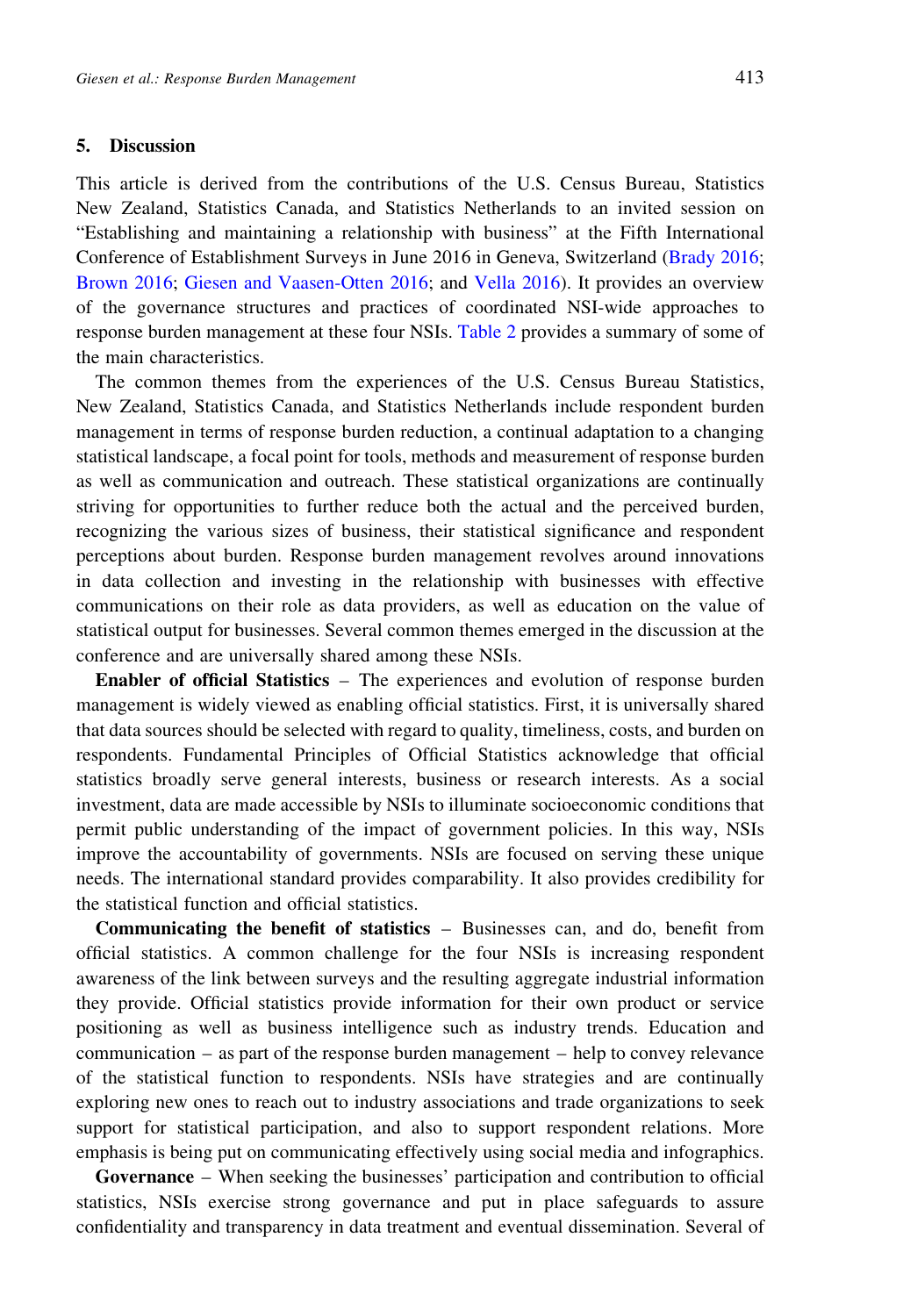| Table 2.                               | Summary of main characteristics of response burden manager at four NSIs.                                                                                                                                                                                                                                    |                                                                                                                                                                                                              |                                                                                                                                                                                                                                                                                                             |                                                                                                                                                                                                            |
|----------------------------------------|-------------------------------------------------------------------------------------------------------------------------------------------------------------------------------------------------------------------------------------------------------------------------------------------------------------|--------------------------------------------------------------------------------------------------------------------------------------------------------------------------------------------------------------|-------------------------------------------------------------------------------------------------------------------------------------------------------------------------------------------------------------------------------------------------------------------------------------------------------------|------------------------------------------------------------------------------------------------------------------------------------------------------------------------------------------------------------|
|                                        | Janada<br><b>Statistics</b>                                                                                                                                                                                                                                                                                 | Statistics Netherlands                                                                                                                                                                                       | Statistics New Zealand                                                                                                                                                                                                                                                                                      | U.S. Census Bureau                                                                                                                                                                                         |
| Role                                   | Ombudsman for Businesses                                                                                                                                                                                                                                                                                    | Response Burden<br>Coordinator                                                                                                                                                                               | Respondent Advocate                                                                                                                                                                                                                                                                                         | Business and Economic<br>Respondent Advocate,<br>Surveys                                                                                                                                                   |
| Established                            | 1997                                                                                                                                                                                                                                                                                                        | 2014                                                                                                                                                                                                         | 2008                                                                                                                                                                                                                                                                                                        | 2014                                                                                                                                                                                                       |
| Organizational<br>setting              | Reporting to Assistant<br>Chief Statistician of the<br>Economics Field                                                                                                                                                                                                                                      | In Division Economic and<br>business statistics and<br>national accounts                                                                                                                                     | Task of a Principal<br>Statistician                                                                                                                                                                                                                                                                         | In Economic Directorate                                                                                                                                                                                    |
| Main tasks                             | businesses, play a role in<br>committees that exercise<br>indicators on managing<br>recommends strategies<br>to minimise reporting<br>response burden on<br>proposals that have<br>respondent burden.<br>Resolve complaints,<br>approving survey<br>burden, provide<br>due diligence in<br>implications for | measurement, stimulates<br>response burden related<br>aspects in- and outside<br>Statistics Netherlands,<br>and facilitates burden<br>Point of contact for all<br>reduction initiatives<br>reports on burden | Resolve serious complaints<br>perspective'. Undertake<br>managed adequately by<br>require a 'respondent<br>respondents and that<br>high level review of<br>projects that impact<br>response trends and<br>standard processes.<br>that not able to be<br>Provide advice to<br>significantly on<br>behaviour. | Representing interests of the<br>strategies. Also functions<br>respondents. Dealing<br>complaints. Largest<br>promotion contact<br>business outreach,<br>with respondent<br>as a liaison with<br>Congress. |
| Table adapted from Dr. Norbert Rainer' |                                                                                                                                                                                                                                                                                                             | 's discussion of the four papers at the ICES V session.                                                                                                                                                      |                                                                                                                                                                                                                                                                                                             |                                                                                                                                                                                                            |

<span id="page-17-0"></span>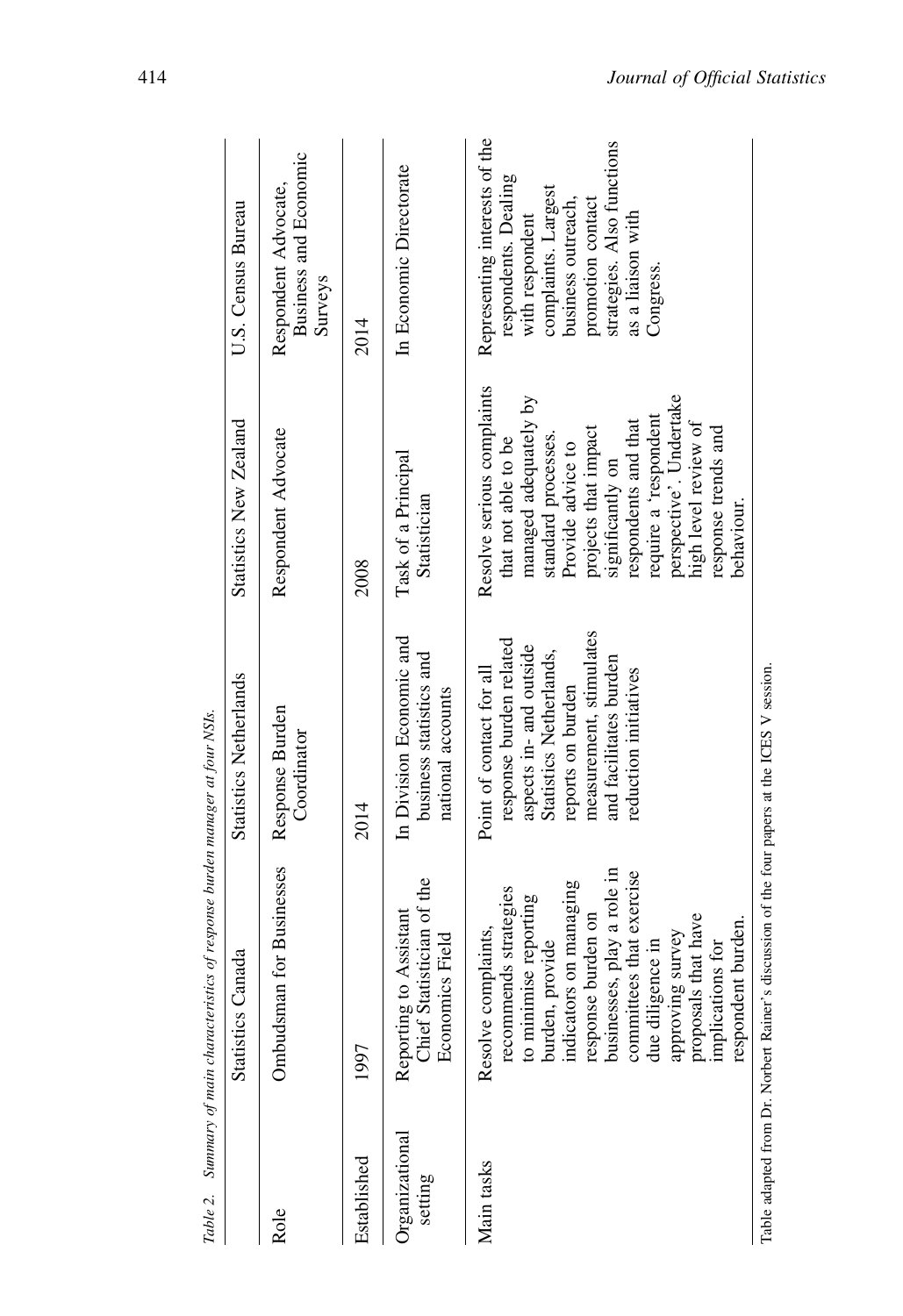<span id="page-18-0"></span>these principles are embodied in response burden management. As a feature of respondent advocacy, impartiality plays a prominent role in balancing respondent concerns with the need to not impede the production of official statistics. Complaints, which most often involve real or perceived excessive burden, may also touch respondent perceptions of privacy, confidentiality, transparency and statistical dissemination. Oversight committees in place in each of the four NSIs ensure that surveys are only conducted when approved and where data cannot be otherwise collected.

Measuring response burden for accountability and minimization – Another aspect of response burden management that aligns with the principles of official statistics is that NSIs must have appropriate measurement and monitoring of response burden. In general, the NSIs have similar techniques to measure actual and potential burden. Measuring perceived burden is not as entrenched across the four NSIs. Response burden is gleaned through questions on completion time on surveys and tracked through the use of business response burden modules attached to business registers. The European Statistics Code of Practice also provides guidance to statistical authorities to monitor response burden and set targets for its reduction over time. It is clear that response burden management is being used as an active partner in the modernization of business statistics.

NSIs use response burden management to continually strive for better ways to minimize response burden and to promote the importance of official statistics. As described in this article, NSIs face very similar challenges and opportunities. Future international collaboration, including the sharing of response burden management, will be an integral feature of the work of NSIs.

# 6. References

- Bavdaž, M. 2010. "Sources of Measurement Errors in Business Surveys." Journal of Official Statistics 26: 25–42. Available at: [http://www.jos.nu/Articles/abstract.](http://www.jos.nu/Articles/abstract.asp?article=260025)  $asp?article = 260025$  $asp?article = 260025$  (accessed June 2017).
- Bavdaž, M., D. Giesen, S. Korenjak Černe, T. Löfgren, and V. Raymond-Blaess. 2015. "Response Burden in Official Business Surveys: Measurement and Reduction Practices of National Statistical Institutes." Journal of Official Statistics 31: 559–588. Doi: [http://](http://dx.doi.org/10.1515/jos-2015-0035) [dx.doi.org/10.1515/jos-2015-0035](http://dx.doi.org/10.1515/jos-2015-0035).
- Berglund, F., G. Haraldsen, and O. Kleven. 2013. "Causes and Consequences of Actual and Perceived Response Burden Based on Norwegian Data." In Comparative Report on Integration of Case Study Results Related to Response Burden and Motivation in Business Surveys, edited by D. Giesen, M. Bavdaž, and I. Bolko, 29–35. Deliverable 8.1, BLUE-ETS project. Available at: [https://www.blue-ets.istat.it/fileadmin/deliverables/](https://www.blue-ets.istat.it/fileadmin/deliverables/Deliverable8.1.pdf) [Deliverable8.1.pdf](https://www.blue-ets.istat.it/fileadmin/deliverables/Deliverable8.1.pdf) (accessed June 2017).
- Born, A. 2016. "Harmonizing Financial Information from Businesses at Statistics Canada." In Proceedings of the Fifth International Conference of Establishment Surveys, June 20–23, 2016. Geneva, Switzerland: American Statistical Association. Available at: http://ww2.amstat.org/meetings/ices/2016/proceedings/146 ices15 [Final00226.pdf](http://ww2.amstat.org/meetings/ices/2016/proceedings/146_ices15Final00226.pdf) (accessed June 2017).
- Brady, C. 2016. "Respondent Outreach Practices at the U.S. Census Bureau." In Proceedings of the Fifth International Conference of Establishment Surveys,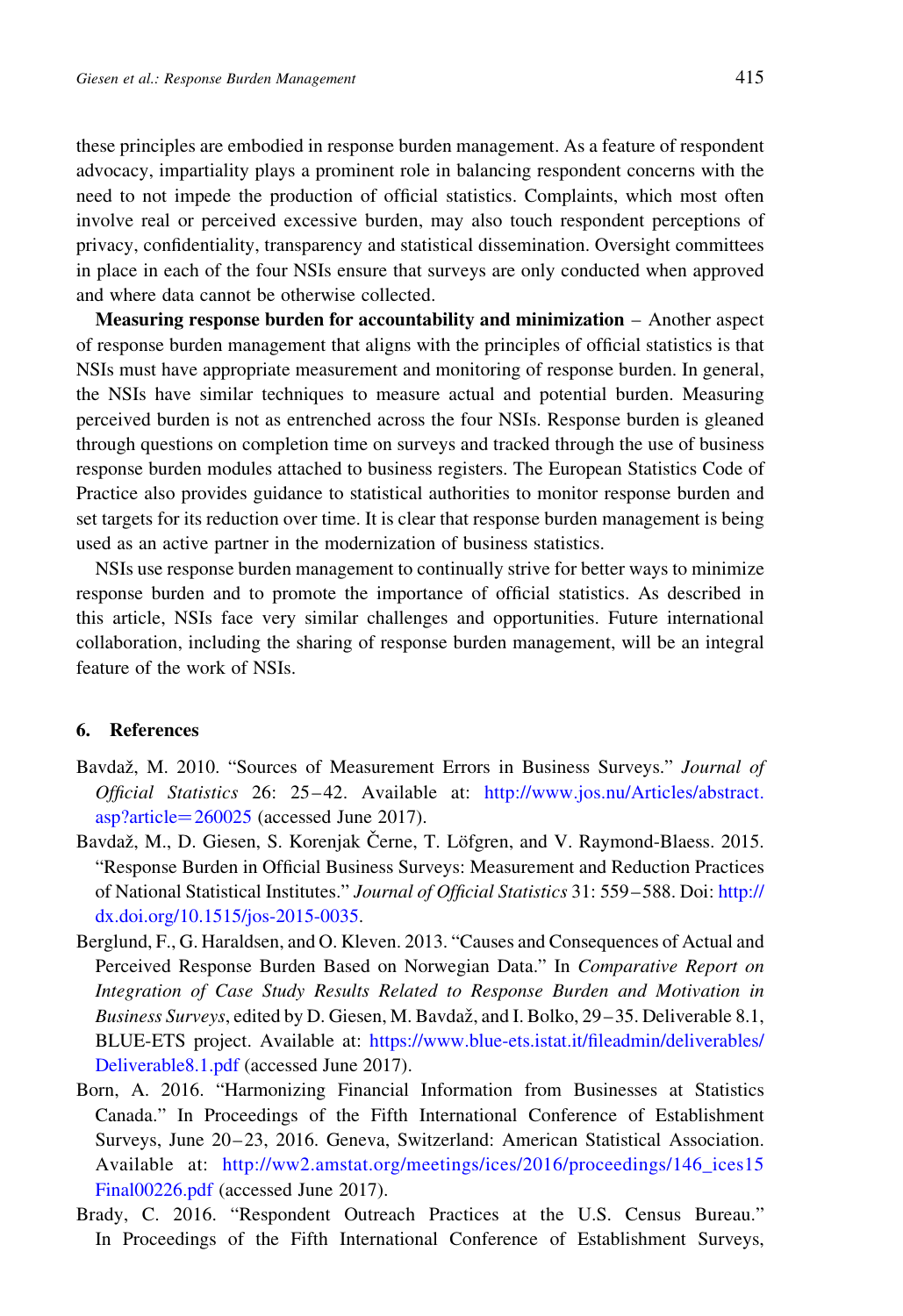<span id="page-19-0"></span>June 20–23, 2016. Geneva, Switzerland: American Statistical Association. Available at: [http://ww2.amstat.org/meetings/ices/2016/proceedings/095\\_ices15Abstract00246.](http://ww2.amstat.org/meetings/ices/2016/proceedings/095_ices15Abstract00246.pdf) [pdf](http://ww2.amstat.org/meetings/ices/2016/proceedings/095_ices15Abstract00246.pdf) (accessed June 2017).

- Brown, P. 2016. "Respondent Advocacy at Statistics New Zealand." In Proceedings of the Fifth International Conference of Establishment Surveys, June 20–23, 2016. Geneva, Switzerland: American Statistical Association. Available at: [http://ww2.amstat.org/](http://ww2.amstat.org/meetings/ices/2016/proceedings/Paul%20Brown.pdf) [meetings/ices/2016/proceedings/Paul%20Brown.pdf](http://ww2.amstat.org/meetings/ices/2016/proceedings/Paul%20Brown.pdf) (accessed June 2017).
- Brummelen, M. van, and A. Vaasen-Otten. 2010. "Changes in the Administrative Sources Used by the Dutch Business Register." Paper presented at the 22nd Meeting of the Wiesbaden Group on Business Registers – International Roundtable on Business Survey Frames. Tallinn, Estonia, 27–30 September 2010. Available at: [www.stat.ee/](http://www.stat.ee/dokumendid/47281) [dokumendid/47281](http://www.stat.ee/dokumendid/47281) (accessed June 2017).
- Buiten, G., R. van den Boom, M. Roos, and G. Snijkers. 2016. "Issues in Automated Financial Data Collection in the Netherlands." In Proceedings of the Fifth International Conference of Establishment Surveys, June 20–23, 2016. Geneva, Switzerland: American Statistical Association. Available at: [http://ww2.amstat.org/meetings/ices/](http://ww2.amstat.org/meetings/ices/2016/proceedings/148_ices15Final00209.pdf) [2016/proceedings/148\\_ices15Final00209.pdf](http://ww2.amstat.org/meetings/ices/2016/proceedings/148_ices15Final00209.pdf) (accessed June 2017).
- Commonwealth of Australia. 2014. The Australian Government Guide to Regulation. Department of the Prime Minister and Cabinet. Available at: [https://www.cuttin](https://www.cuttingredtape.gov.au/sites/default/files/files/Australian_Government_Guide_to_Regulation.pdf)[gredtape.gov.au/sites/default/files/files/Australian\\_Government\\_Guide\\_to\\_Regula](https://www.cuttingredtape.gov.au/sites/default/files/files/Australian_Government_Guide_to_Regulation.pdf)[tion.pdf](https://www.cuttingredtape.gov.au/sites/default/files/files/Australian_Government_Guide_to_Regulation.pdf) (accessed June 2017).
- Dale, T. and G. Haraldsen (Eds.). 2007. Handbook for Monitoring and Evaluating Business Survey Response Burdens. European Commission, Eurostat. Available at: [http://ec.europa.eu/eurostat/documents/64157/4374310/12-HANDBOOK-FOR-](http://ec.europa.eu/eurostat/documents/64157/4374310/12-HANDBOOK-FOR-MONITORING-AND-EVALUATING-BUSINESS-SURVEY-RESONSE-BURDEN.pdf)[MONITORING-AND-EVALUATING-BUSINESS-SURVEY-RESONSE-BURDEN.](http://ec.europa.eu/eurostat/documents/64157/4374310/12-HANDBOOK-FOR-MONITORING-AND-EVALUATING-BUSINESS-SURVEY-RESONSE-BURDEN.pdf) [pdf](http://ec.europa.eu/eurostat/documents/64157/4374310/12-HANDBOOK-FOR-MONITORING-AND-EVALUATING-BUSINESS-SURVEY-RESONSE-BURDEN.pdf) (accessed June 2017).
- European Commission. 2011. European Statistics Code of Practice for the National and Community Statistical Authorities. Adopted by the European Statistical System Committee, September 28, 2011. Available at: [http://ec.europa.eu/eurostat/documents/](http://ec.europa.eu/eurostat/documents/3859598/5921861/KS-32-11-955-EN.PDF/5fa1ebc6-90bb-43fa-888f-dde032471e15) [3859598/5921861/KS-32-11-955-EN.PDF/5fa1ebc6-90bb-43fa-888f-dde032471e15](http://ec.europa.eu/eurostat/documents/3859598/5921861/KS-32-11-955-EN.PDF/5fa1ebc6-90bb-43fa-888f-dde032471e15) (accessed June 2017).
- European Commission. 2015a. Better Regulation for Better Results An EU Agenda. Strasbourg, 19.5.2015 COM(2015) 215 final. Available at: [http://ec.europa.eu/](http://ec.europa.eu/smart-regulation/better_regulation/documents/com_2015_215_en.pdf) [smart-regulation/better\\_regulation/documents/com\\_2015\\_215\\_en.pdf](http://ec.europa.eu/smart-regulation/better_regulation/documents/com_2015_215_en.pdf) (accessed June 2017).
- European Commission. 2015b. Regulatory Fitness and Performance Programme (REFIT) State of Play and Outlook "REFIT Scoreboard". Strasbourg, 19.5.2015 SWD(2015) 110 final. Accompanying the document Better Regulation for Better Results – An EU Agenda. Available at: [http://ec.europa.eu/smart-regulation/better\\_regulation/](http://ec.europa.eu/smart-regulation/better_regulation/documents/swd_2015_110_en.pdf) [documents/swd\\_2015\\_110\\_en.pdf](http://ec.europa.eu/smart-regulation/better_regulation/documents/swd_2015_110_en.pdf) (accessed June 2017).
- Giesen, D. 2012. "Exploring Causes and Effects of Perceived Response Burden." In Proceedings of the Fourth International Conference of Establishment Surveys, June 11-14. 2012. Montréal, Canada: American Statistical Association. Available at: <https://ww2.amstat.org/meetings/ices/2012/papers/302171.pdf> (accessed June 2017).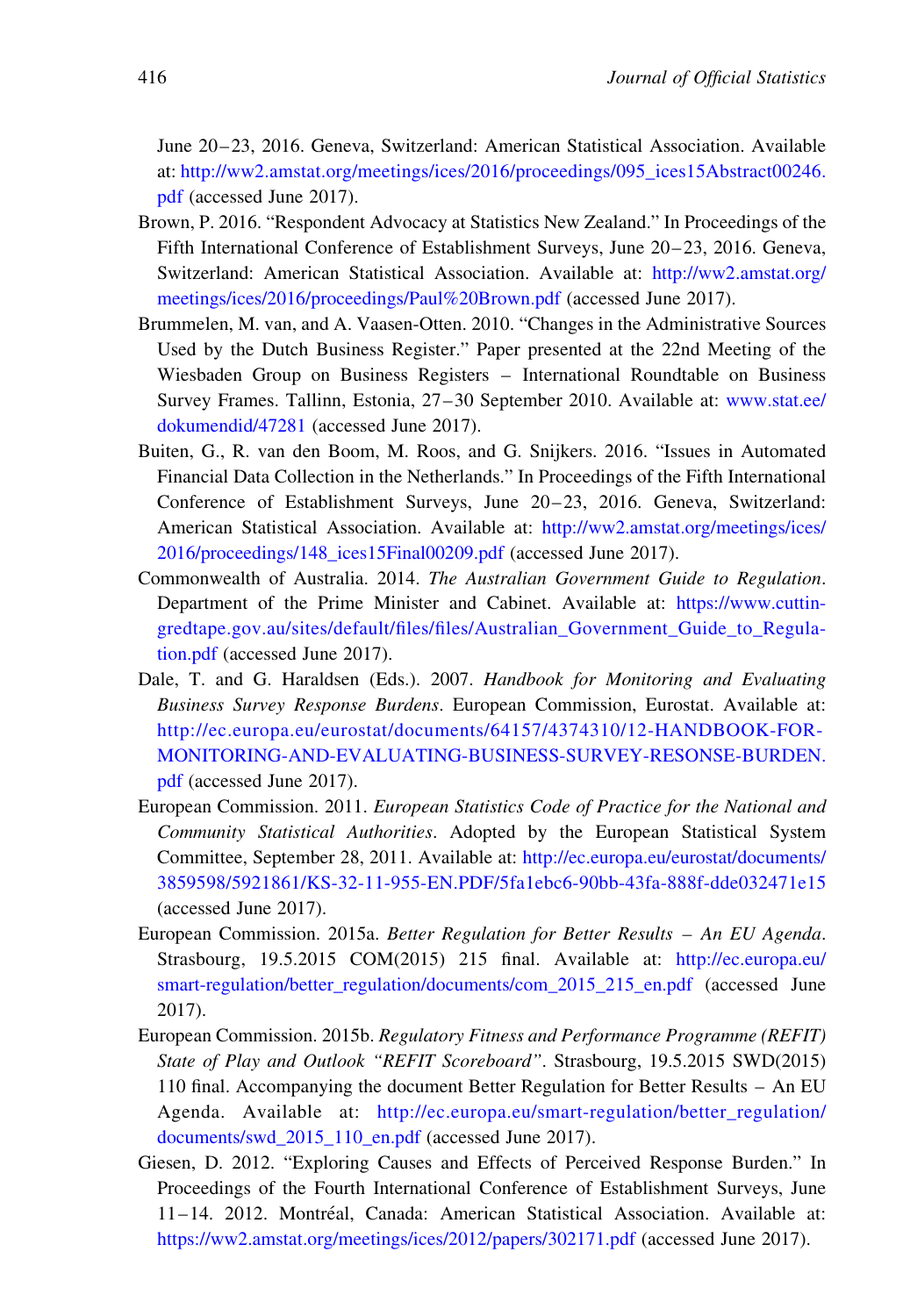- <span id="page-20-0"></span>Giesen, D. and G. Snijkers. 2011. "Communication Strategies." In Response Burden Measurement and Reduction in Official Business Statistics. A Literature Review of National Statistical Institutes' Practices and Experiences, edited by D. Giesen and V. Raymond-Blaess 50–64. Deliverable 2.1, BLUE-ETS project. Available at: <https://www.blue-ets.istat.it/fileadmin/deliverables/Deliverable2.1.pdf> (accessed June 2017).
- Giesen, D. and A. Vaasen-Otten. 2016. "Response Burden Management for Business Surveys at Statistics Netherlands." In Proceedings of the Fifth International Conference of Establishment Surveys, June 20–23, 2016. Geneva, Switzerland: American Statistical Association. Available at: [http://ww2.amstat.org/meetings/ices/2016/](http://ww2.amstat.org/meetings/ices/2016/proceedings/096_ices15Final00082.pdf) [proceedings/096\\_ices15Final00082.pdf](http://ww2.amstat.org/meetings/ices/2016/proceedings/096_ices15Final00082.pdf) (accessed June 2017).
- Haraldsen, G., J. Jones, D. Giesen, and L. Zhang. 2013. "Understanding and Coping with Response Burden." In Designing and Conducting Business Surveys, edited by G. Snijkers, G. Haraldsen, J. Jones, and D. Willimack, 219–251. Wiley: Hoboken, New Jersey. Doi: [http://dx.doi.org/10.1002/9781118447895.ch06.](http://dx.doi.org/10.1002/9781118447895.ch06)
- Hedlin, D., T. Dale, G. Haraldsen, and J. Jones. 2005. Developing Methods for Assessing Perceived Response Burden. Research report. Stockholm: Statistics Sweden, Oslo: Statistics Norway, and London: Office for National Statistics. Available at: [http://ec.](http://ec.europa.eu/eurostat/documents/64157/4374310/10-DEVELOPING-METHODS-FOR-ASSESSING-PERCEIVED-RESPONSE-BURDEN.pdf/1900efc8-1a07-4482-b3c9-be88ee71df3b) [europa.eu/eurostat/documents/64157/4374310/10-DEVELOPING-METHODS-FOR-](http://ec.europa.eu/eurostat/documents/64157/4374310/10-DEVELOPING-METHODS-FOR-ASSESSING-PERCEIVED-RESPONSE-BURDEN.pdf/1900efc8-1a07-4482-b3c9-be88ee71df3b)[ASSESSING-PERCEIVED-RESPONSE-BURDEN.pdf/1900efc8-1a07-4482-b3c9](http://ec.europa.eu/eurostat/documents/64157/4374310/10-DEVELOPING-METHODS-FOR-ASSESSING-PERCEIVED-RESPONSE-BURDEN.pdf/1900efc8-1a07-4482-b3c9-be88ee71df3b) [be88ee71df3b](http://ec.europa.eu/eurostat/documents/64157/4374310/10-DEVELOPING-METHODS-FOR-ASSESSING-PERCEIVED-RESPONSE-BURDEN.pdf/1900efc8-1a07-4482-b3c9-be88ee71df3b) (accessed June 2017).
- Jones, J. 2012. "Response Burden: Introductory Overview Lecture." In Proceedings of the Fourth International Conference on Establishment Surveys (ICES-4), Montreal, Canada, June 11–14, 2012. Available at: [http://www.amstat.org/meetings/ices/2012/](http://www.amstat.org/meetings/ices/2012/papers/302289.pdf) [papers/302289.pdf](http://www.amstat.org/meetings/ices/2012/papers/302289.pdf) (accessed June 2017).
- Lorenc, B., M. Bavdaž, D. Giesen, R. Seljak, and V. Torres van Grinsven. 2012. "Businesses as Users of Official Statistics." In Proceedings of the Fourth International Conference on Establishment Surveys (ICES-4), Montreal, Canada, June 11–14, 2012. Available at: <http://www.amstat.org/meetings/ices/2012/papers/302173.pdf> (accessed June 2017).
- Lorenc, B., W. Kloek, L. Abrahamson, and S. Eckman. 2013. "An Analysis of Business Response Burden and Response Behaviour Using a Register of Data Provision." In Proceedings of the NTTS – Conferences on New Techniques and Technologies for Statistics. Brussels, 5–7 March 2013. Available at: [https://ec.europa.eu/eurostat/cros/](https://ec.europa.eu/eurostat/cros/system/files/NTTS2013fullPaper_121.pdf) [system/files/NTTS2013fullPaper\\_121.pdf](https://ec.europa.eu/eurostat/cros/system/files/NTTS2013fullPaper_121.pdf) (accessed June 2017).
- McCarthy, J.S., D.G. Beckler, and S.M. Qualey. 2006. "An Analysis of the Relationship Between Survey Burden and Nonresponse: If We Bother Them More, Are They Less Cooperative?" Journal of Official Statistics 22: 97–112. Available at: [http://www.jos.](http://www.jos.nu/Articles/abstract.asp?article=221097) [nu/Articles/abstract.asp?article](http://www.jos.nu/Articles/abstract.asp?article=221097)=221097 (accessed June 2017).
- Rainer, N. 2008. "Measuring response burden under EU-context: Some principles for a management tool at the EU-level." Paper presented at the 94th Directors-General of the National Statistical Institutes (DGINS) Conference. Vilnius, September 25–26, 2008. Available at: [http://ec.europa.eu/eurostat/documents/1001617/4411693/](http://ec.europa.eu/eurostat/documents/1001617/4411693/O-2-AUSTRIA-MEASURING.pdf) [O-2-AUSTRIA-MEASURING.pdf](http://ec.europa.eu/eurostat/documents/1001617/4411693/O-2-AUSTRIA-MEASURING.pdf) (accessed June 2017).